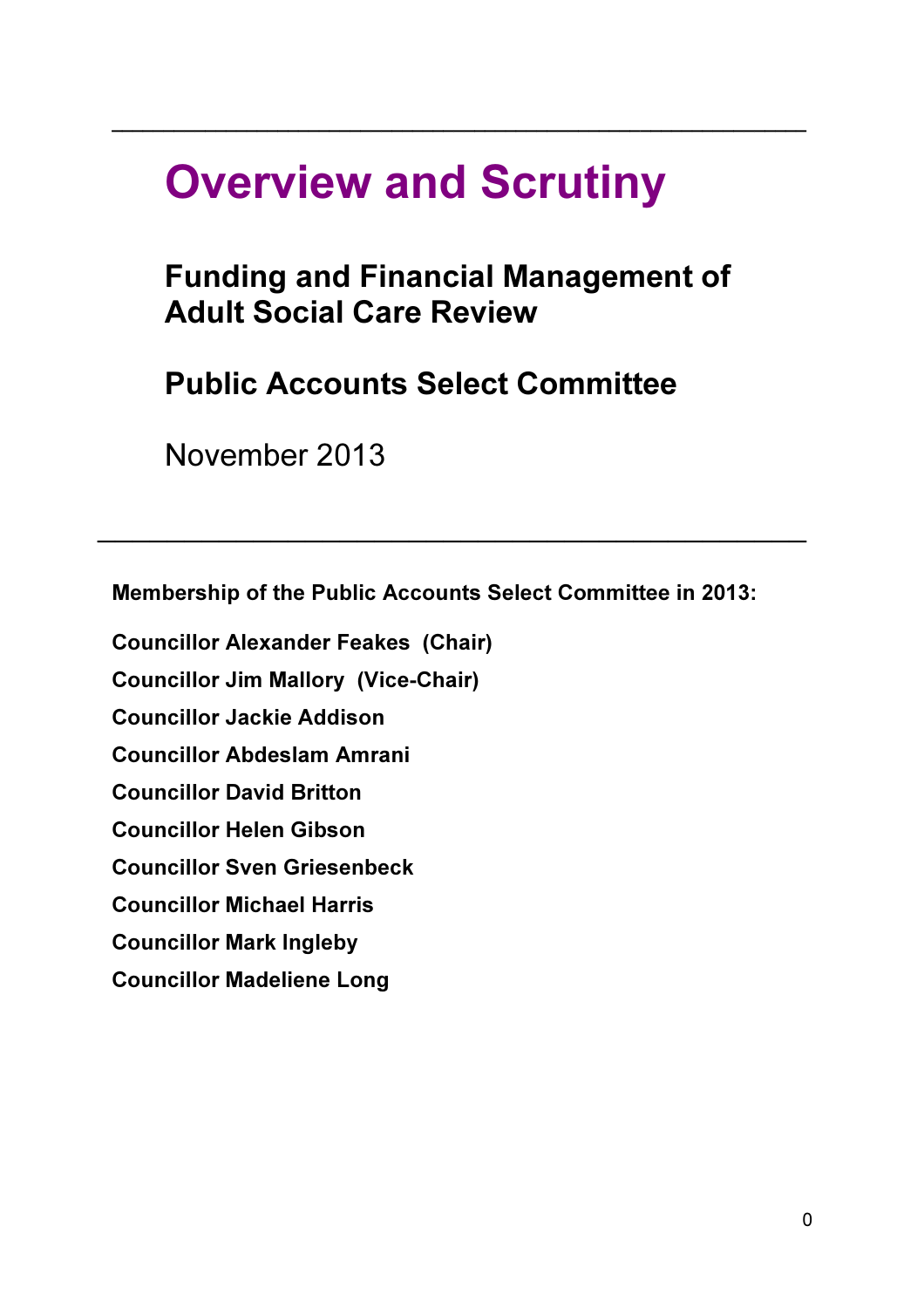# **Contents**

| Chair's Introduction  Error! Bookmark not defined.2 |
|-----------------------------------------------------|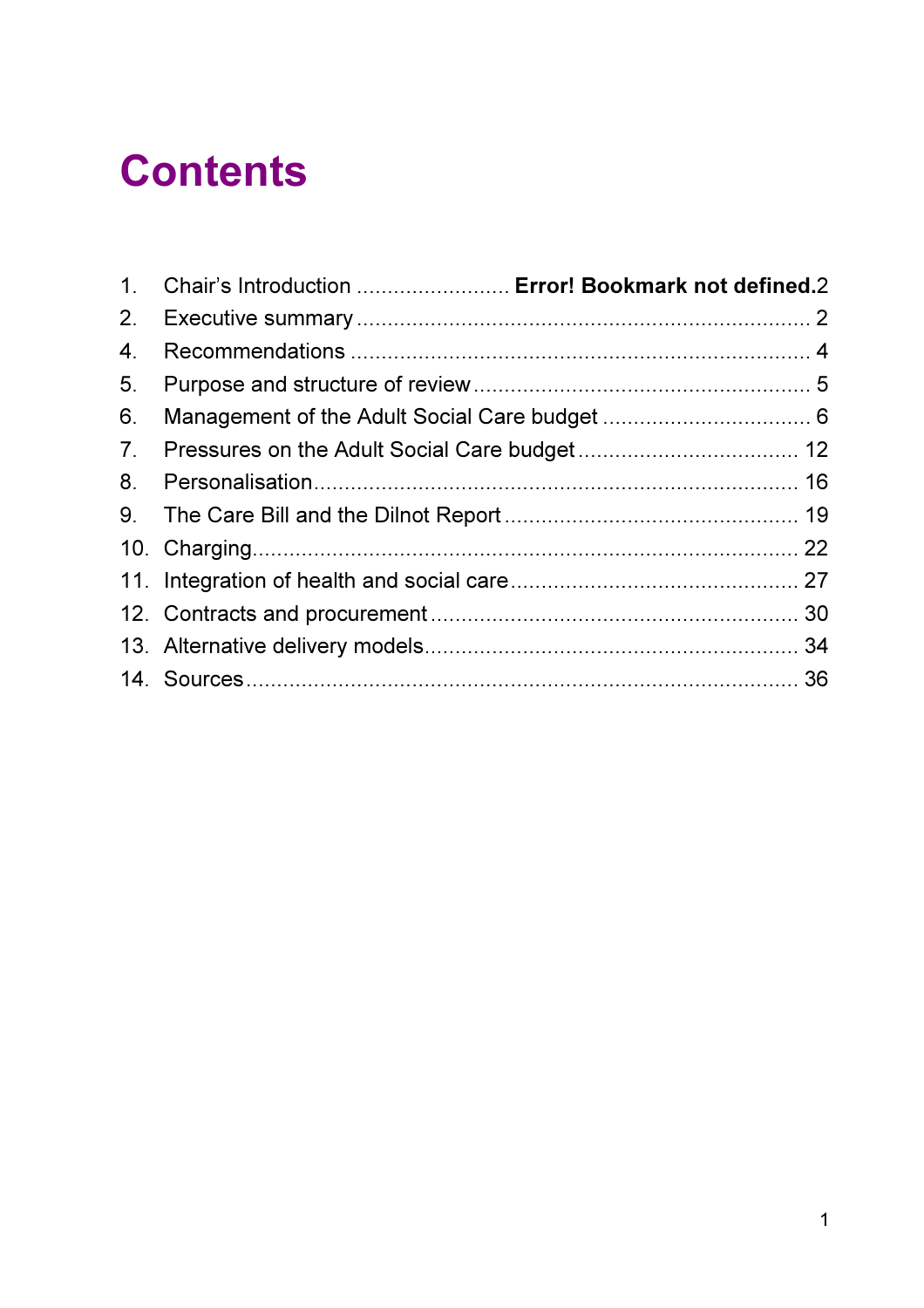## 1. Executive summary

- 1.1 At £81.1m, the adult social care budget is the largest net budget in the Council (33% of the total) and is therefore central to the Council's financial position. Historically there were have been overspends on Adult Social Care within Lewisham, including an overspend of £2m in 2004/5, part of an overall overspend for the then Social Care & Health Directorate of £9.5m. Since then steps have been taken to address the overspend, including examining how care needs were assessed and how care services were provided as well as improved monitoring of spend.
- 1.2 Adult Social Care is a demand led service and the local authority is legally required to provide services for those people assessed as in need of them. Therefore costs can be less predictable than other services the Council provides; if there is a sudden increase in demand for services this creates a serious resource pressure for the Council to resolve.
- 1.3 There are a number of pressures on Adult Social Care services, including budget reductions due to cuts in direct central government funding, funding for NHS and cuts to local government. In addition local public health functions have been transferred to local authorities. Demand for ASC services is expected to increase over the coming years due to demographic pressures and while Lewisham has a younger population than many other boroughs, it will still face increased pressure.
- 1.4 Personalisation is one of the key drivers behind Adult Social Care, and aims to give people more choice and control over their health and social care support and promote independence and social inclusion. A key focus of the transformation of health and social care is involving users and their carers in determining the services they need and how they should be delivered. This includes the use of direct payments to service users so they can purchase their own services. Currently 18.6% of service users receive direct payments with the aim of 26% of service users receiving direct payments in 2014. Outcome based commissioning is a key element of developing an effective personalised approach, as are services that prevent social isolation and provide respite support for carers. In order to achieve this level of flexibility and personalisation of care services there needs to be support from both the community and the wider market and there has been investment in the voluntary sector so that a more personalised offer can be made available.
- 1.5 The Government commissioned report on Social Care funding, led by Andrew Dilnot, was published in 2012 and made recommendations on how to achieve an affordable and sustainable funding system for care. Following on from the recommendations of the Dilnot Report the Government has now confirmed that assuming Royal Assent, the Care Bill enacting many of these recommendations will come into force in April 2015. This will consolidate existing care and support law into a single unified statute, introduce a cap on the costs that people will have to pay for care in their lifetime and delivers a number of elements in the Government's response to the findings of the Francis Inquiry, which identified failures across the health and care system.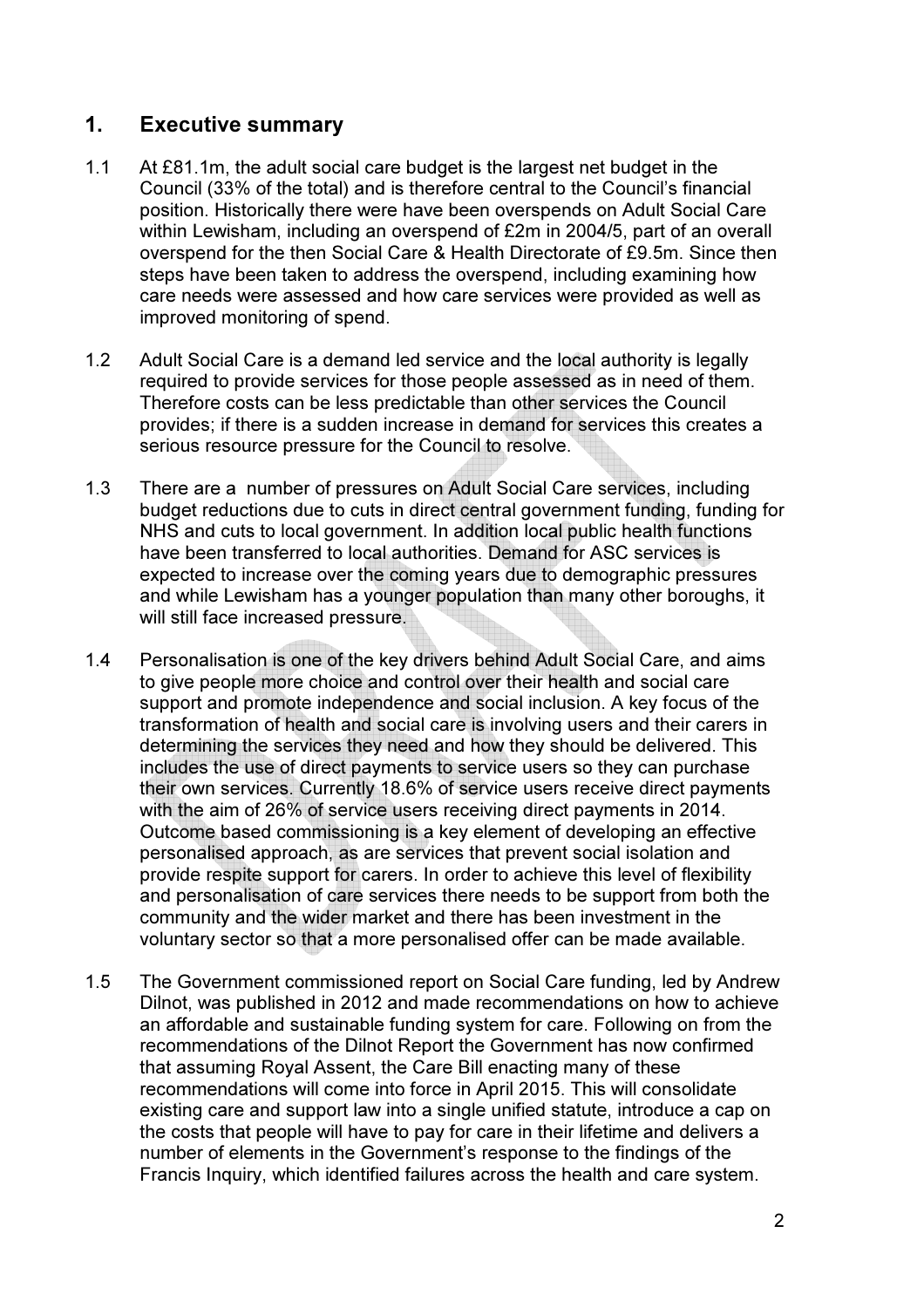The Bill will potentially have a significant effect on social care and its associated costs.

- 1.6 The integration of health and social care offers the opportunity to improve services for patients and users by designing a system that is easy to understand, provides consistency of intervention and more preventative, community-based and personalised services. Within Lewisham a lot of work has been carried out to further this approach and the Council is committed to integration. This approach to health and social care started 2 years ago, so Lewisham are ahead of many other local authorities in this regard and the Clinical Commissioning Group, Lewisham and Greenwich NHS Trust and the Council have, over the past year, formally agreed a new integrated model for community based health and social care services
- 1.7 Lewisham Council engages in a number of contracts to provide services for those in need of Adult Social Care. All commissioned services are routinely monitored for contract compliance and acceptable performance and quality and contracts have been changed so that block purchasing has been phased out where possible and spot purchasing offering flexible, shorter term contracts have been introduced. Lewisham's future commissioning intention is to design and procure services so they deliver an outcome based response for service users.
- 1.8 Nationally, consideration is also being given to different delivery models such as social enterprises and commercial trading companies that provide preventative and early intervention services to support people to live at home, whilst giving alternative and cost effective choices. These can allow a certain level of control over the provision of services and support the wider move towards greater personalisation by supplying services to service users with personal budgets.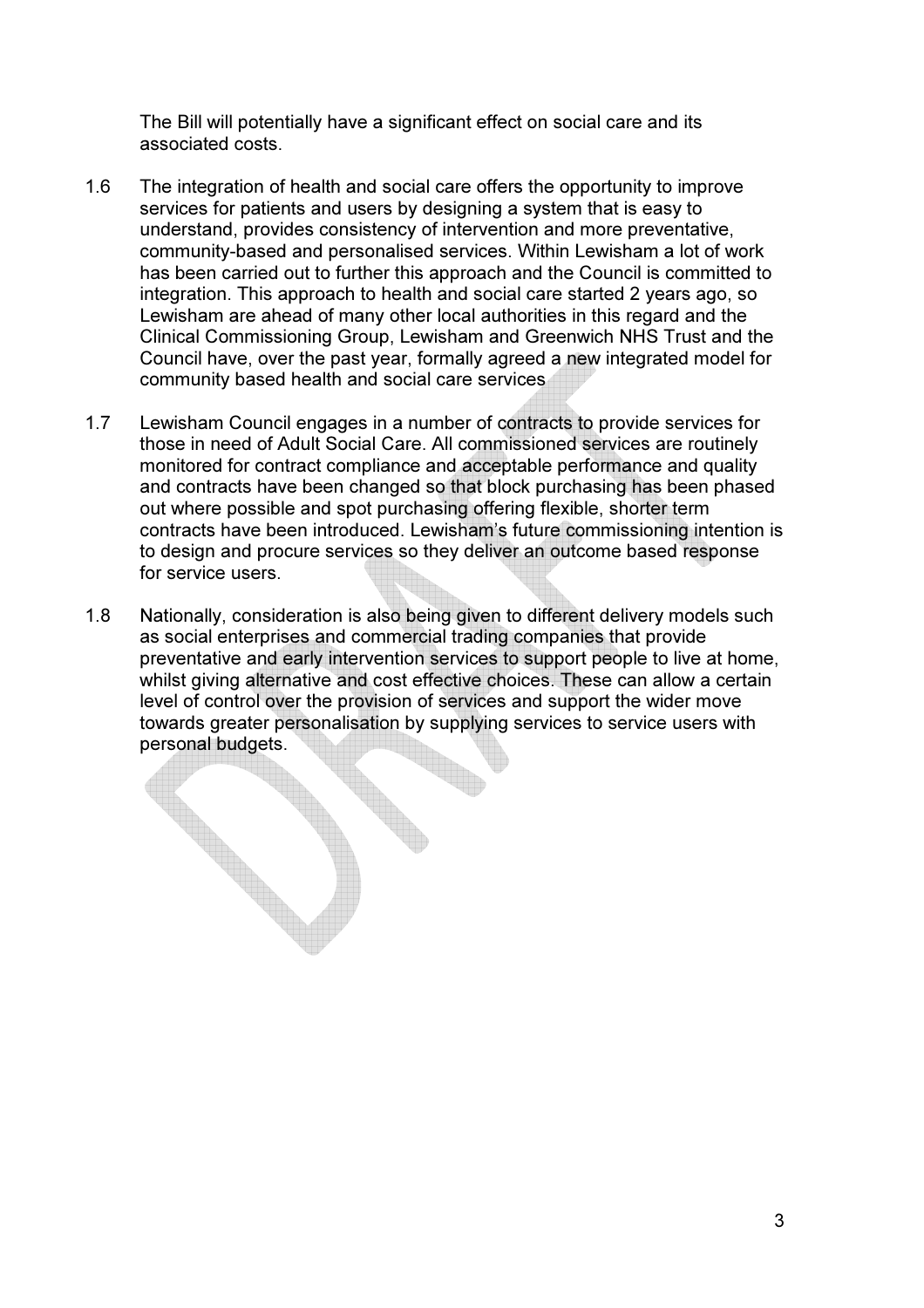## 3. Recommendations

The Committee recommends that:

- R1. The personalisation agenda within Adult Social Care should be further pursued and promoted by the Council as a way of offering services that are more flexible and suited to individual needs, as well as creating savings.
- R2. The increased use of direct payments for services should be promoted, ensuring that there is effective oversight and monitoring of the direct payment process in place.
- R3. Local markets supplying Adult Social Care services to those in receipt of direct payments should be further developed, with particular attention paid to supporting local voluntary and community groups that promote social cohesion.
- R4. The Committee supports the work carried out so far to integrate Adult Social Care with health services. This work should be maintained and further advanced with the new Lewisham and Greenwich NHS Trust, GP Practices and Public Health. Opportunities for further savings should be explored through integrating budgets and creating efficiencies.
- R5. Knowledge of Adult Social Care and the services it offers should be improved among all areas of the health sector. Promoting and improving signposting to Adult Social Care Services could provide improved longer term health outcomes and increased value for money.
- R6. An assessment should be carried out of the short-term impact that deferred payments for care introduced under the Care Bill will have upon Council finances and ensure there is adequate provision made for any impact.
- R7. The feasibility of forming a Local Authority Trading Company to trade in Adult Social Care services should be explored.
- R8. Contracts held by Public Health should be re-examined when due to be renewed, with funding directed towards areas that will not only lead to longer term health improvement but could also contribute to reduced future spending.
- R9. That the London Living Wage should be paid for all those providing residential and domiciliary care in London for Lewisham service users, including those employed via direct payments.
- R10. That further scrutiny and monitoring is carried out by the appropriate select committees on the following:
	- The development of the local market for Adult Social Care services.
	- The in-house direct payments process.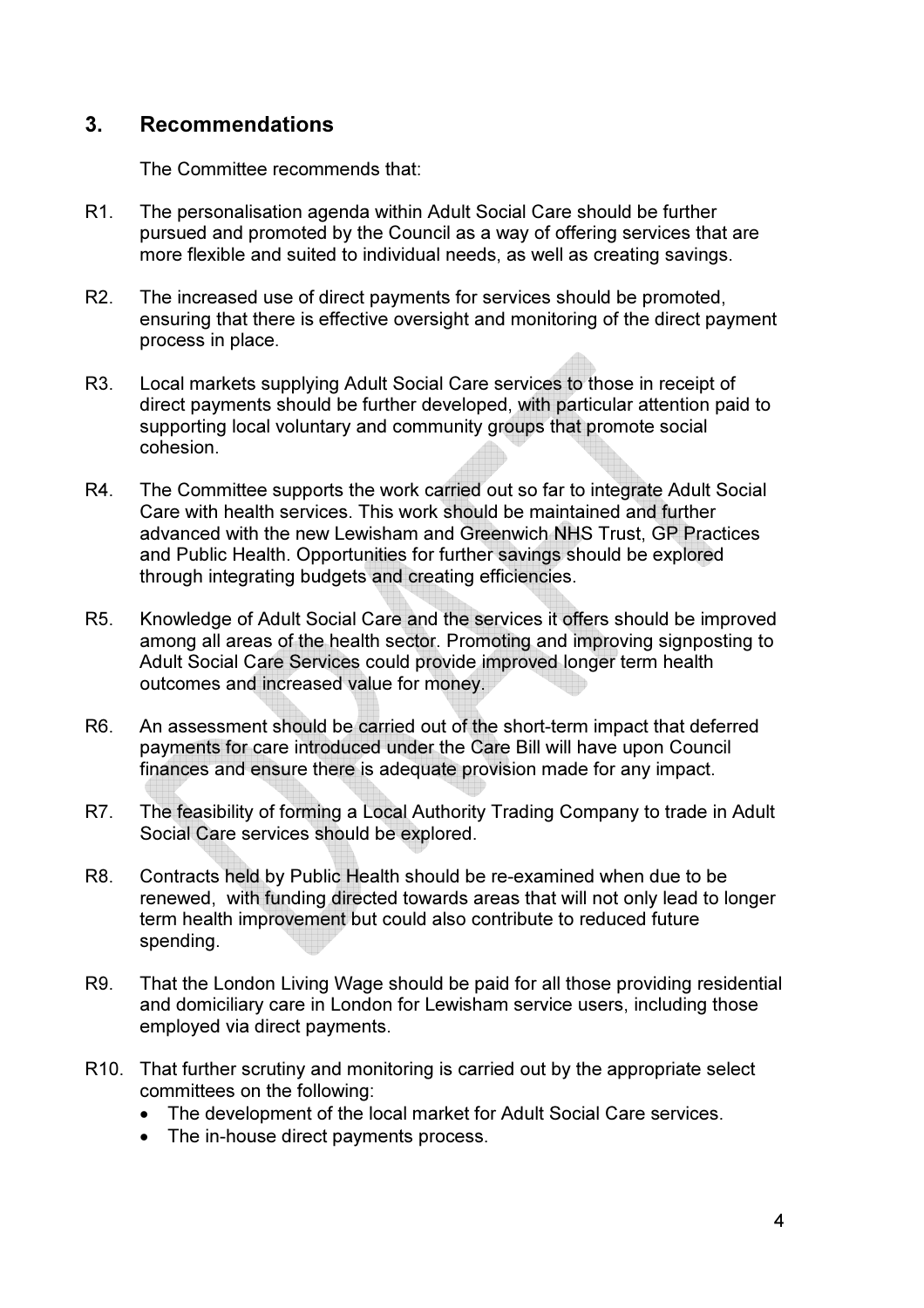## 4. Purpose and structure of review

- 4.1. At its meeting on 17 April 2013, the Committee decided as part of its work programme to undertake an in-depth review into the funding and financial management of Adult Social Care.
- 4.2. The Committee agreed that, set against the context of potential increasing spend due to a demand led service and changing demographics as well as increased pressures to save money on local authorities, adult social care services face significant challenges. Added to this are potential changes emerging from central government which could have a serious impact on the finances of adult social care services. Therefore the Committee decided to pursue the following key lines of inquiry:
	- How are demographics changing in Lewisham and what increased financial pressures could this represent?
	- How is the adult social care budget being managed now?
	- What has been the financial impact of the rollout of personalisation?
	- How are contracts and procurement managed within adult social care? Have there been or are there planned any ways to improve the costeffectiveness of these?
	- How has the application of charging within adult social care been structured and how has this impacted on the overall budget position?
	- What is the likely impact on adult social care of the provisions set out in the Care Bill and the Dilnot proposals?
	- What is the potential for the use of alternative delivery models, such as trading companies or the increased use of public health responsibilities to support adult social care?
- 4.3. Evidence was taken at the following Committee meetings:

## 17 July 2013

- Information around the historic, current and future budget management and financial pressures on adult social care in Lewisham
- Benchmarking and demographic information for Lewisham
- Personalisation
- Procurement and contract management including contracts held by Adult Social Care

## 25 September 2013

- Financial impacts of changing policies and legislation
- Alternative delivery models, including a case study
- Outcome based commissioning, including a case study
- Charging
- Case studies of costs associated different types of care provision
- Further information on contracts held by Lewisham.
- 4.4. The Committee received a draft final report and finalised its recommendations at its 11 November 2013 meeting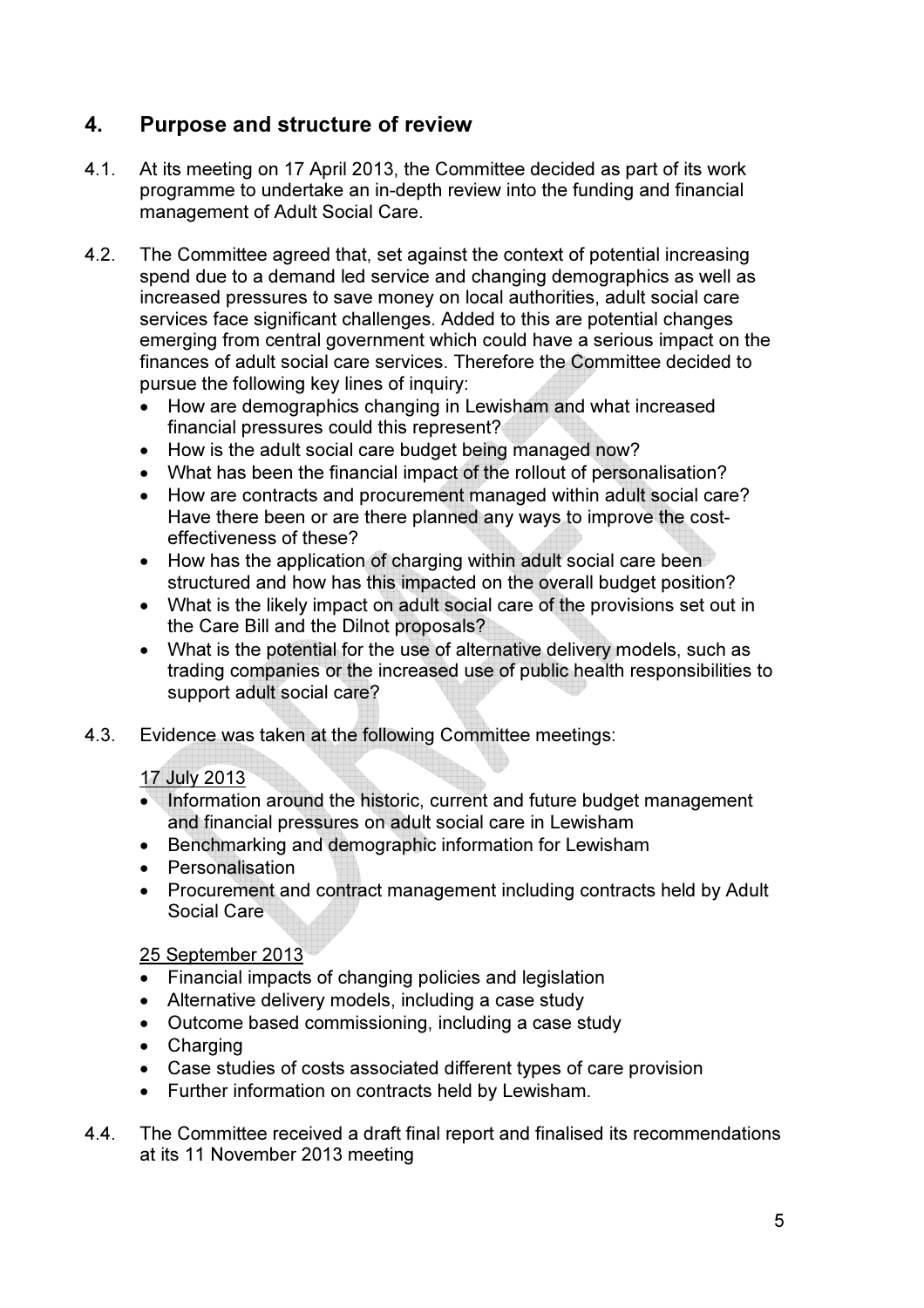## 5. Management of the Adult Social Care budget

- 5.1. Lewisham Adult Social Care provides support to people over the age of 18 who are in need of community care services. These include services for:
	- older people
	- people with physical disabilities
	- people with sensory disabilities (deaf or hard of hearing, blind or partiallysighted)
	- people with learning disabilities
	- people who provide unpaid care to friends or family.
- 5.2. People who require mental health services will receive support from the South London and Maudsley NHS Mental Health Trust (SLAM).
- 5.3. Services provided by Adult Social Care (ASC) include residential and nursing care, domiciliary care for those requiring assistance in their own homes, community support and activities including daycare, information and advisory services and advocacy, as well as support for carers.
- 5.4. At £81.1m, the adult social care budget is the largest net budget in the Council (33% of the total) and is therefore central to the Council's financial position.

## Historic position

- 5.5. In 2007, the Public Accounts Select Committee carried out a review into the, then newly formed, Community Services Directorate. One of the directorate's main responsibilities was the delivery of adult social care services. The review recognised that the budgetary commitments in providing adult social care in Lewisham are considerable and that government policy at the time favoured increased integration and personalisation of adult social care and community health services. The Committee highlighted concerns about how budgets for ASC were forecast and managed, and that demographic shifts such as greater longevity and increased survival (through better medical provision) of disabled children from the late 1980s were now impacting on adult services. $^{\rm 1}$
- 5.6. Before the creation of the Community Services Directorate, Adult Social Care and Children's Social Care had historically been delivered together from one department. Adults and Children's Social Care were split in an attempt to align ASC's work more closely with health services. Prior to the creation of Community Services there were overspends, including an overspend of £2m in 2004/5, part of an overall overspend for Social Care & Health of £9.5m. Due to some of the delivery arrangements in place there was limited monitoring and management of budgets.
- 5.7. Over the last 6 years there has been a phased and on-going re-organisation of services and the budget is now controlled directly by officers in the Community Services Directorate, with improved monitoring and forecasting. In

 1 Review of Community Services, Public Accounts Select Committee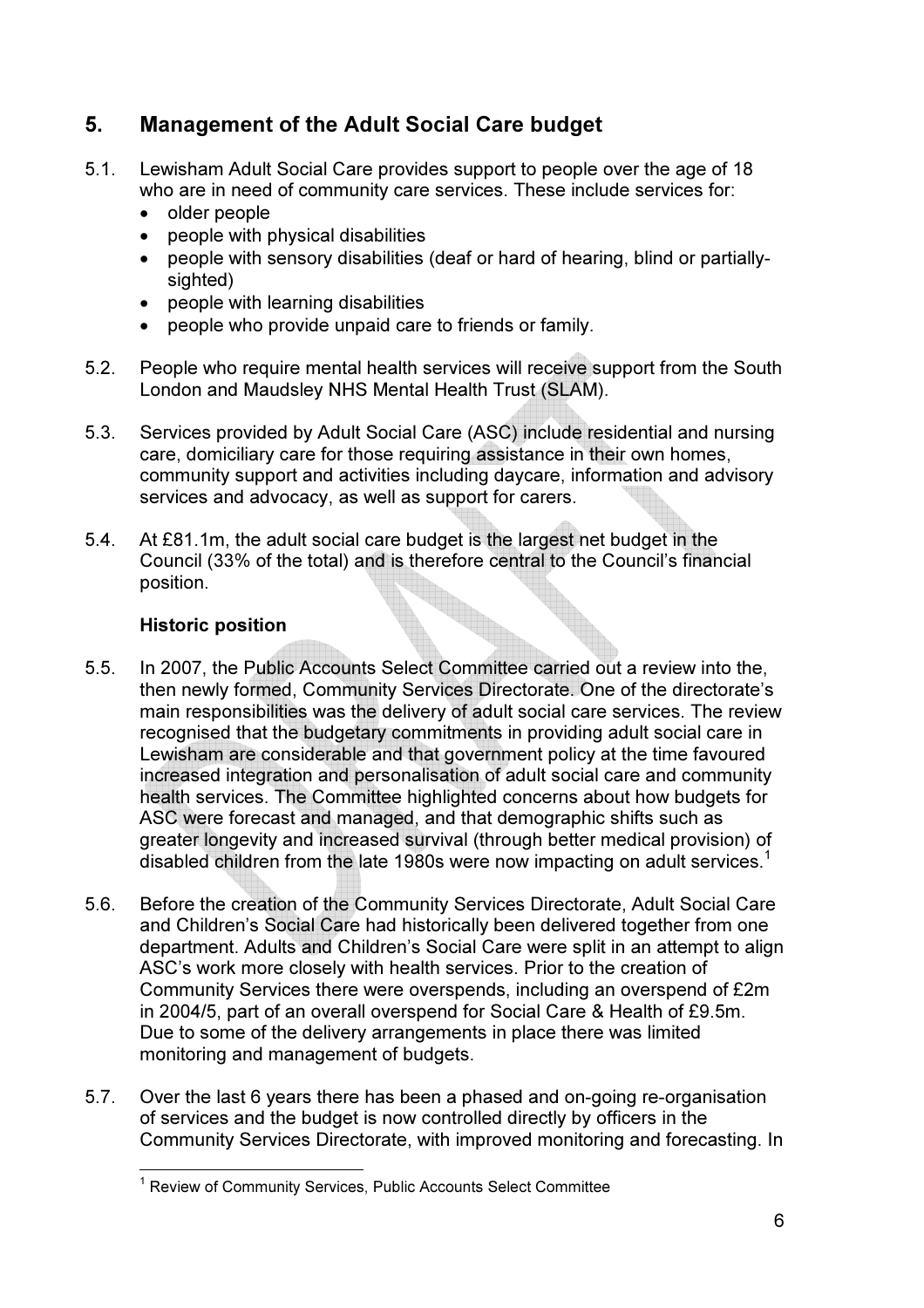addition, the Public Accounts Committee regularly monitors all Council spending in its recurring Budget and Capital Monitoring reports. This monitoring includes Adult Social Care budgets.

- 5.8. In an attempt to deal with historic overspend and the high cost of care packages, officers looked at how care needs were assessed and how care services were provided. Assessment panels were introduced to look at the costs related to the care packages on offer, in order to identify potential improvements in the way social workers approached assessment and provision of services, with the panels offering alternative and sometimes cheaper services
- 5.9. Contracts for residential and nursing care were historically carried out primarily on a block purchase basis. Block purchasing is where the Council purchases regular set amounts of bed space from providers regardless of demand. This is to ensure availability of beds at all times, but can prove costly, particularly when the bed space is not always utilised. This has now been phased out where possible and spot purchasing more widely introduced. Spot purchasing is where individual bed spaces are purchased as and when a need has been identified on a client by client basis. This offers flexible, shorter term contracts and tailored care packages for service users. This approach to purchasing is in line with the national agenda of "personalisation" in adult social care. Personalisation aims to give people more choice and control over the support they receive and will be explored in more detail in a later section. As part of the personalised approach, integration work with health service providers has increased the amount of people leaving hospital to go back to their own homes rather than residential or nursing placements, which is generally more favoured by service users and is also less expensive.
- 5.10. ASC is largely a demand led service and the local authority is legally required to provide services for those people assessed as in need of them. Therefore costs can be less predictable than other services the Council provides; if there is a sudden increase in demand for services this creates a serious resource pressure for the Council to resolve.
- 5.11. There have also been some additional "growth pressure" monies provided to ASC in recent years, to assist with the transition of young people with Learning Disabilities and Physical Disabilities moving from Children and Young People to Adult Social Care services. This additional funding amounted to £1.196m in 2010/11 and £1m in 2012/13.

## Current position

5.12. As has been mentioned previously, the adult social care budget is the largest net budget in the Council and therefore has a large impact on the Councils financial position. The gross budgeted expenditure has increased for three main reasons in addition to inflation and funded pressures:<sup>2</sup>

 2 Funding and Financial Management of Adult Social Care Review: First Evidence Session Report, Public Accounts Select Committee, 17 July 2013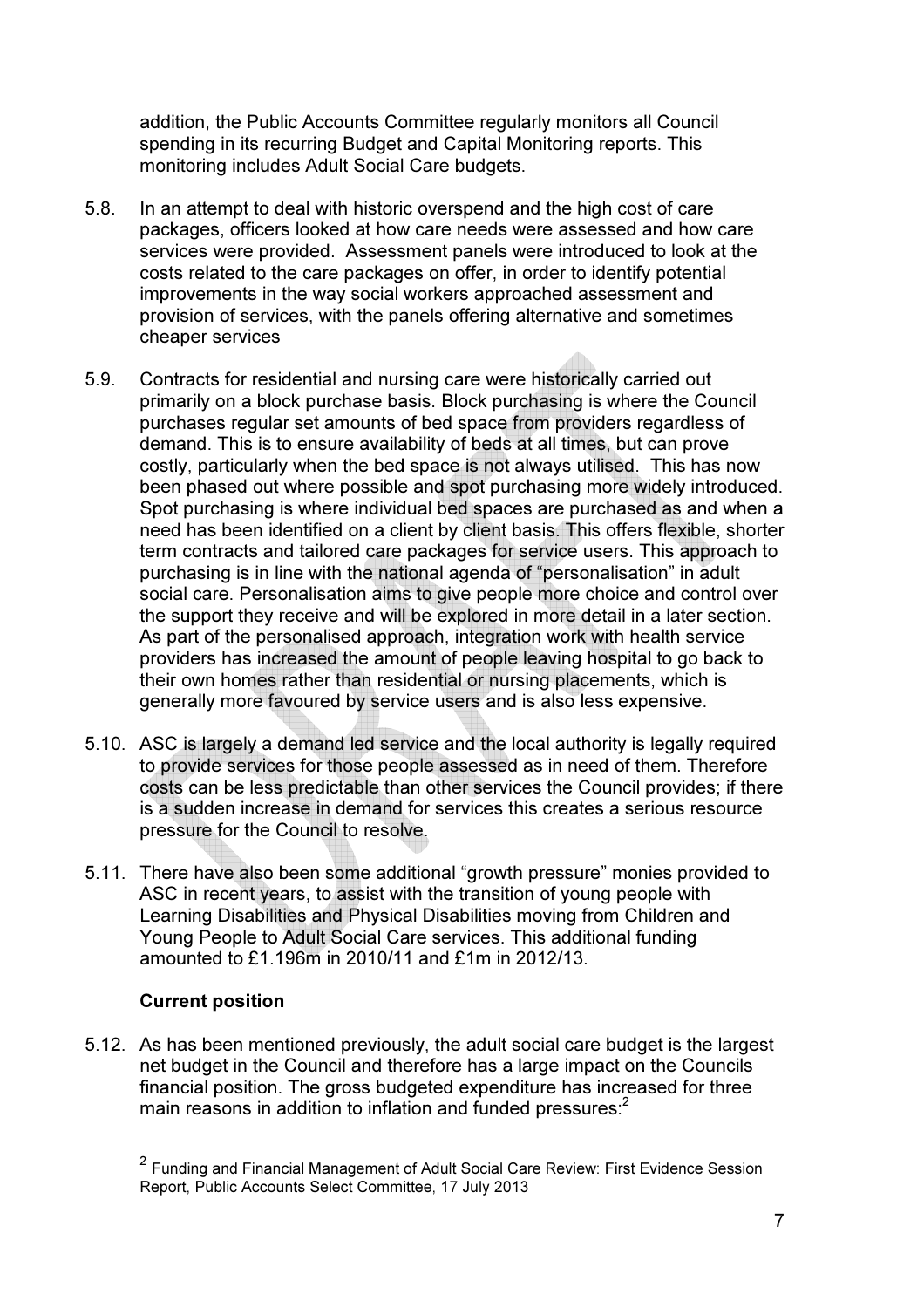- The transfer of responsibility for learning disability services in 2011 previously provided by health (£7.7m)
- The impact of additional funding for adult social care paid via health (£4.9m)
- Specific local arrangements where the Council make payments to nursing homes and home care agencies on behalf of health then recharges the costs.
- 5.13. Net spend has increased due to absorption of previously ring-fenced central government grants into the base budget - £6.7m in 2011/12 and a further £7.9m in 2013/14. Excluding these transfers the net ASC budget has fallen by £3.7m since 2009/10. The budget movements are highlighted in the table below:<sup>3</sup>



5.14. Adult Social Care can be divided into four main areas, with the table below highlighting the separate areas and the budgets associated with them for  $2013/14$ :<sup>4</sup>

|                          | Expenditure | Income  | <b>Net</b> |
|--------------------------|-------------|---------|------------|
|                          | £m          | £m      | £m         |
| Information & prevention | 3.3         | $-1.9$  | 1.5        |
| Enablement/ short term   |             |         |            |
| intervention             | 3.3         | $-1.6$  | 17         |
| Social work & assessment | 11.2        | $-1.3$  | 9.8        |
| Packages & placements    | 89.7        | $-21.6$ | 68.1       |
|                          | 107.5       | $-26.4$ | 811        |

 $^3$  Funding and Financial Management of Adult Social Care Review: First Evidence Session Report, Public Accounts Select Committee, 17 July 2013

<sup>.&</sup>lt;br>4 Funding and Financial Management of Adult Social Care Review: First Evidence Session Report, Public Accounts Select Committee, 17 July 2013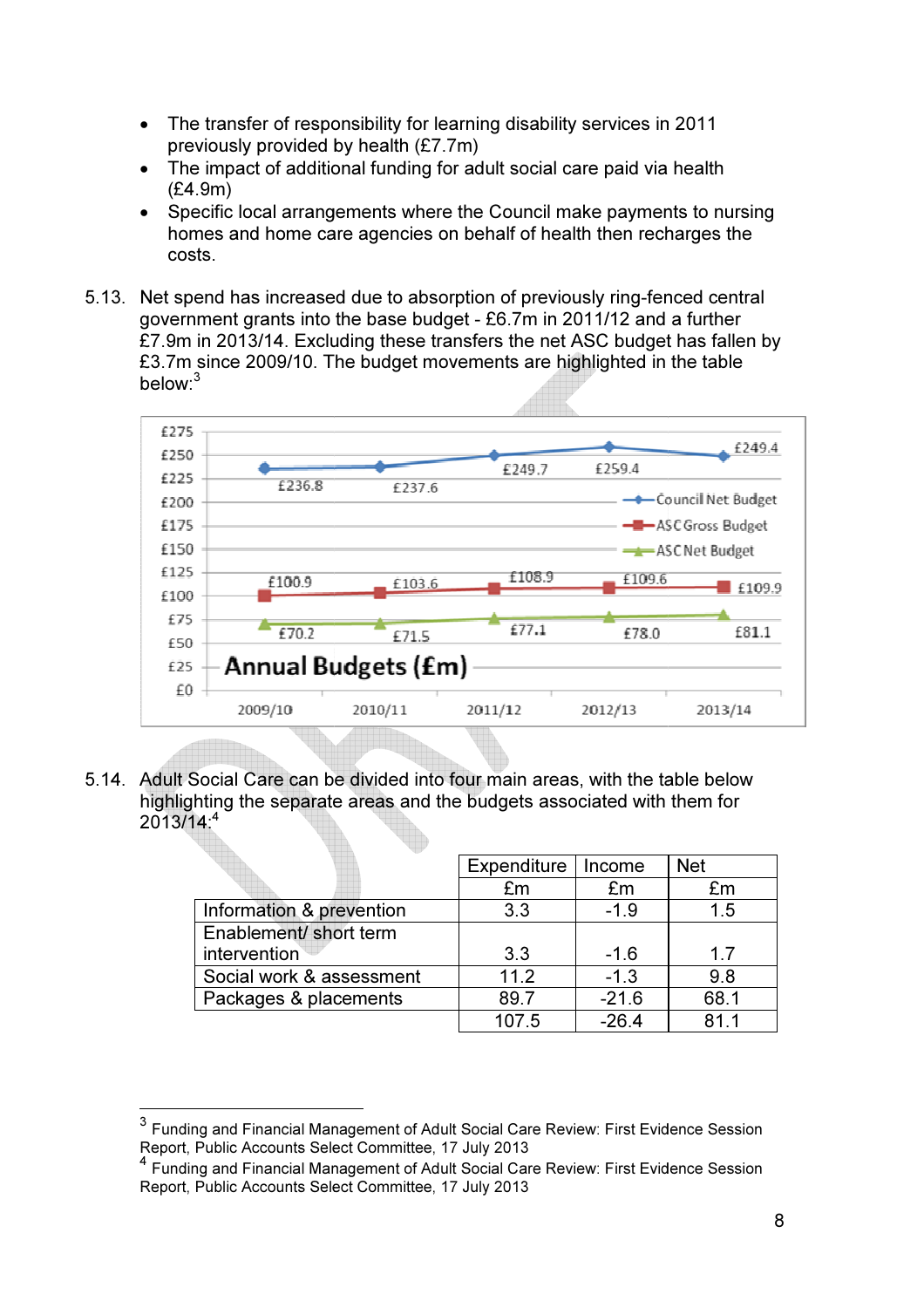- 5.15. Since the 2009/10 financial year ASC has achieved the following savings:
	- 2010/11 £ 256k
	- 2011/12 £2,916k
	- 2012/13 £2,050k
- 5.16. In addition, a further £8,306k in savings have been agreed for 2013/14 and 2014/15.
- 5.17. Across all of the Council, detailed budgets are set at the beginning of the year and budget holders are expected to contain spend within these budgets. Given the ongoing intense pressure on all Council budgets, there are a range of measures to ensure all spending is prioritised appropriately and only when necessary. Corporate measures to manage spending effectively include the Department Expenditure Panel (DEP), where all requests to fill posts, even on a temporary basis, or to appoint agency staff are subject to a process are considered by panel of senior managers before being approved
- 5.18. Approval for and spend on packages and placements is monitored through expert panels. A Residential and Nursing panel considers placements for older adults and clients with a physical disability. Separate panels meet to consider requests for all home care, direct payments and day care packages. These panels have been subject to scrutiny by Internal Audit and Senior Finance Managers. The Committee was informed by officers at the 17 July meeting that the majority of invoice payments are made through the same system as social workers, so there is little risk of over commitment and it has been a long time since there has been a large unexpected invoice to pay.
- 5.19. Overall, the proportion of spend on home care and direct payments has increased for older adults and stayed the same for younger adults. By reducing the dependence on residential care and by supporting more clients to stay in their own homes, costs can be further reduced as well as outcomes for clients improved.
- 5.20. Benchmarking against comparator boroughs can be difficult as not all boroughs present information in the same way. Officers benchmark against Southwark and Lambeth as they purchase services from the same providers, as do Greenwich. They also benchmark against other local authorities who are regarded as getting good value on their contracts, such as Wandsworth.
- 5.21. Lewisham stipulates payment of the London Living Wage by home care providers and this accounts, in some part, for slightly higher average costs paid by Lewisham (£19/hr vs the London average £18/hr – Personal Social Services Expenditure PSSEX1 return). However, as personalisation is rolled out and people increasingly purchase services directly from providers, ensuring payment of the London Living Wage will be a challenge. Officers are working on how best to ensure that the LLW is paid to all those providing care for Lewisham service users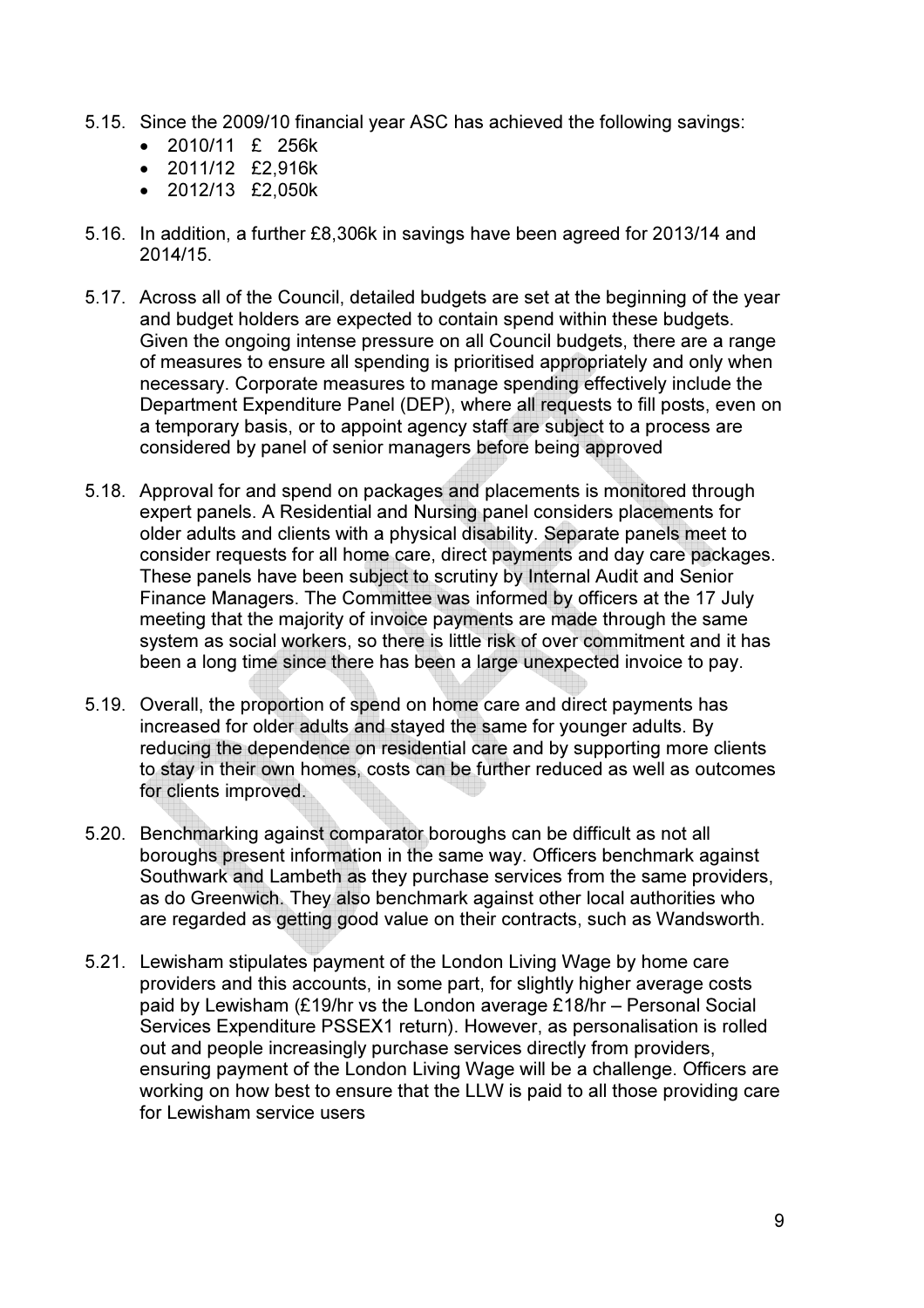|                             | Older<br><b>Adults</b><br>$(75+)$<br>£ | <b>Physical</b><br><b>Disabilities</b><br>$(18-65)$<br>£ | Learning<br><b>Disabilities</b><br>$(18-65)$<br>£ | <b>Mental</b><br><b>Health</b><br>$(18-65)$<br>£ |
|-----------------------------|----------------------------------------|----------------------------------------------------------|---------------------------------------------------|--------------------------------------------------|
| <b>LB Lewisham</b>          | 3341                                   | 79                                                       | 177                                               | 44                                               |
| London average              | 2430                                   | 45                                                       | 143                                               | 47                                               |
| <b>Inner London average</b> | 3751                                   | 50                                                       | 137                                               | 63                                               |
|                             |                                        |                                                          |                                                   |                                                  |
| Barking & Dagenham          | 2755                                   | 44                                                       | 108                                               | 34                                               |
| <b>Brent</b>                | 1972                                   | 44                                                       | 119                                               | 37                                               |
| Croydon                     | 2036                                   | 40                                                       | 181                                               | 47                                               |
| Ealing                      | 2430                                   | 48                                                       | 118                                               | 32                                               |
| Greenwich                   | 2646                                   | 54                                                       | 143                                               | 35                                               |
| Hackney                     | 5411                                   | 41                                                       | 123                                               | 76                                               |
| Haringey                    | 3253                                   | 56                                                       | 142                                               | 64                                               |
| Hounslow                    | 1984                                   | 38                                                       | 138                                               | 44                                               |
| Lambeth                     | 3676                                   | 60                                                       | 164                                               | 76                                               |
| Merton                      | 2127                                   | 47                                                       | 151                                               | 34                                               |
| Newham                      | 3998                                   | 45                                                       | 123                                               | 45                                               |
| Southwark                   | 3916                                   | 53                                                       | 167                                               | 62                                               |
| <b>Tower Hamlets</b>        | 5229                                   | 69                                                       | 131                                               | 72                                               |
| <b>Waltham Forest</b>       | 2504                                   | 43                                                       | 161                                               | 47                                               |
| Wandsworth                  | 3132                                   | 37                                                       | 167                                               | 49                                               |

5.22. The following table shows spend per capita of overall population, compared with other comparator boroughs in London:<sup>5</sup>

5.23. In total Community Services budgets under spent by £2.2m in 2012/13 and adult social care budgets contributed £0.6m to this underspend. The following table shows the variance over the last 4 years:<sup>6</sup>

| Year    | Net budget<br>$(\text{Em})$ | Overspend<br>(Underspend)<br>(Em) | $\%$<br>variance |
|---------|-----------------------------|-----------------------------------|------------------|
| 2009/10 | 70.2                        |                                   | $0\%$            |
| 2010/11 | 71.5                        | 1.48                              | 2.1%             |
| 2011/12 | 77.2                        | 0.4                               | 0.5%             |
| 2012/13 | 78.0                        | (0.6)                             | $-0.8%$          |

 5 Funding and Financial Management of Adult Social Care Review: Second Evidence

Session Report, Public Accounts Select Committee, 25 September 2013<br><sup>6</sup> Funding and Financial Management of Adult Social Care Review: First Evidence Session Report, Public Accounts Select Committee, 17 July 2013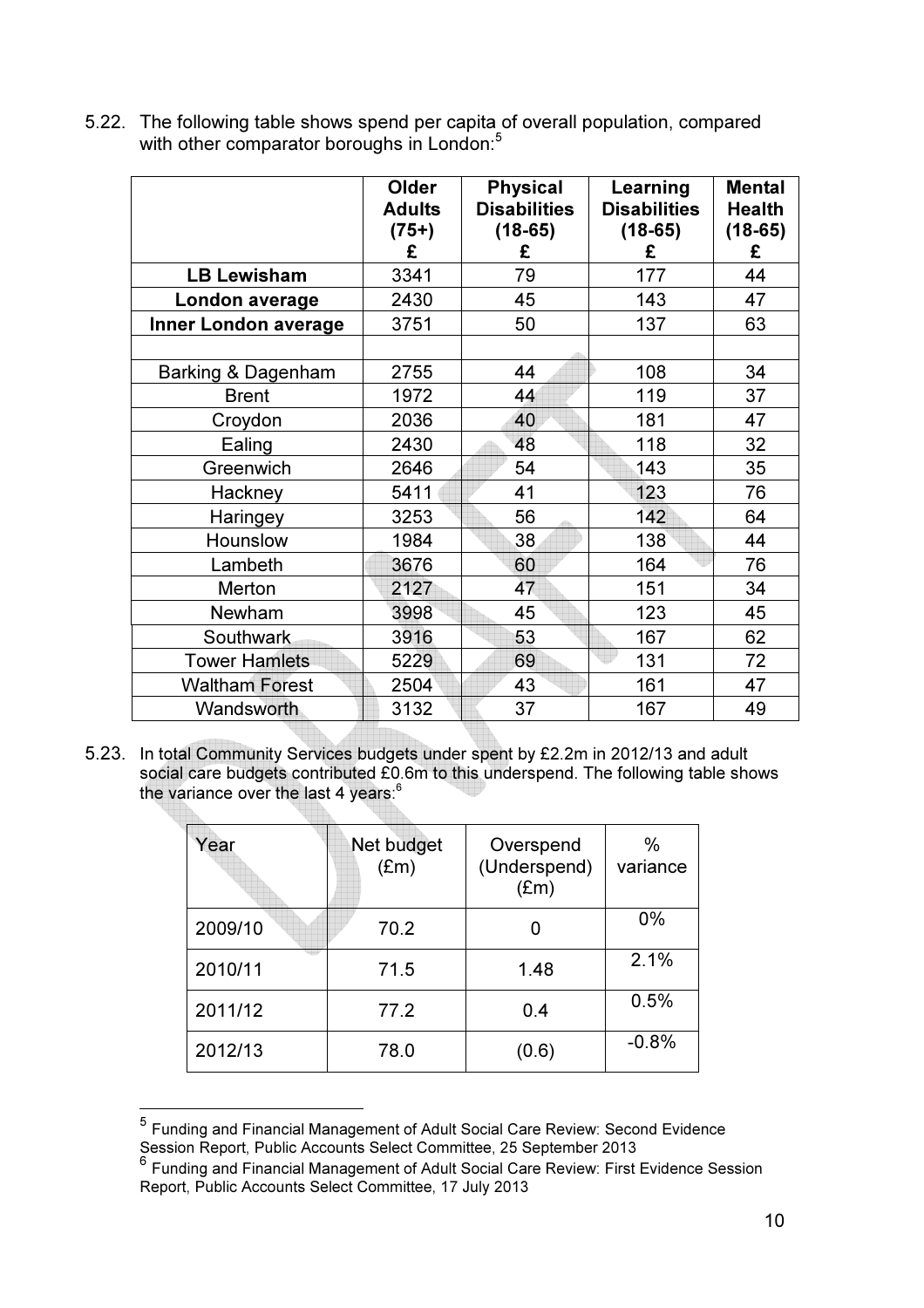5.24. As at 30 September 2013 the Community Service Directorate forecasts an underspend of £1.9m for 2013/14, which is significantly greater than the forecast underspend of £0.1m at the same point last year. Adult Social Care is now forecast to underspend by £0.4m.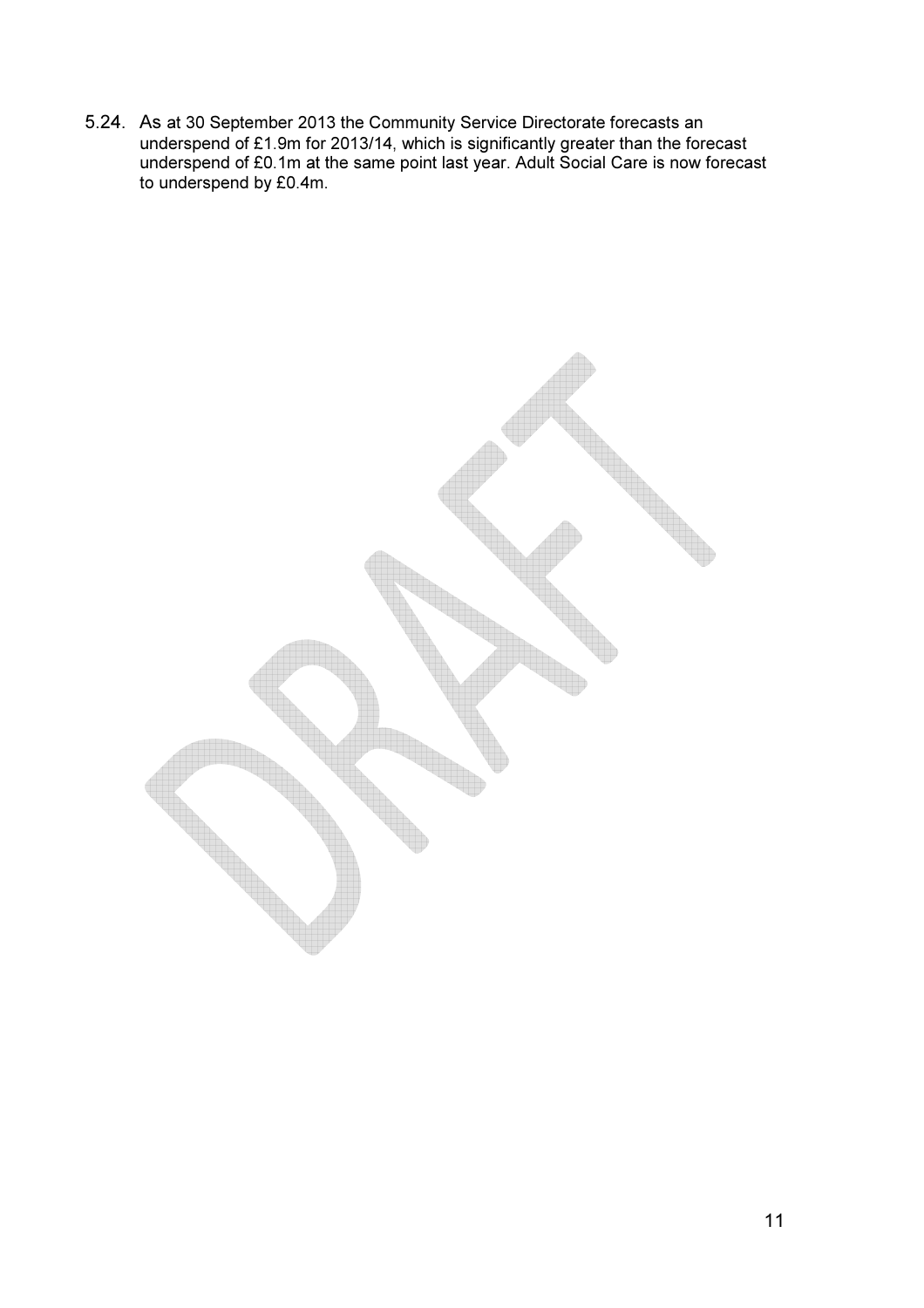## 6. Pressures on the Adult Social Care budget

- 6.1. Adult social care (ASC) is one of the largest spend areas for local authorities across the country with local authorities in London spending approximately 33 per cent (£2.8 billion) of their overall budgets on ASC services.<sup>7</sup> Demand for ASC services is expected to increase over the coming years with projected increased demand among 18-64 year-olds with disabilities and also from the very elderly as more people than ever are living beyond 85. However, ASC budgets across the country have not kept pace with the growing demand.
- 6.2. The Local Government Association found that adult social care is absorbing a rising proportion of the resources available to councils and estimate that spending on other council services will drop by 66 per cent by the end of the decade to accommodate the rising costs of adult care.
- 6.3. In addition to this, the government has committed to reduce the government's budget by £83bn by 2014-15, with a further £11.5bn of savings identified in the spending review of 2013, including a 10% cut in resource budget for local government.<sup>8</sup> As part of the budget reduction the NHS is required to make total savings of £20 billion per year by 2014/15 and trusts throughout the NHS therefore have efficiency targets of around 4-6 per cent per year. Lewisham Council has already cut its revenue budget by £53m since May 2010. Further savings of between £30m and £55m will be required in 2013/14 and 2014/15, with a likely estimated savings requirement of £85m over the next four years. This has also added to the pressures on the ASC budget.
- 6.4. From April 2013, responsibility for local public health functions transferred to local authorities. Resources to fund these new functions have been transferred to the Council in the form of a specific grant of £19.5m in 2013/14. This money was transferred directly from the former Primary Care Trust and includes £4.9m relating to drug & alcohol funding that has been managed by the Council locally for the last five years, so only £14.6m of this funding is in effect new funding. The grant amount currently funds contracts that have already been entered into, so the current commitment against the public health budget is £18.7m.<sup>9</sup> A prioritisation process has begun to consider options for the use of the sum, approximately £800k, currently not committed and for possible redirecting of funding when the current contracts conclude. While increased healthier lifestyles may mean less money spent on acute healthcare, this will not impact on the short term demands on the care budget from 2013-16, as those who need this help are likely to already be ill.
- 6.5. There has also been additional funding from the Department of Health paid via health partners. In 2012/13 this was £3.5m, of which £1.8m was spent in year. In 2013/14 this has increased to £4.8m and will then increase in 2014/15

 $\frac{1}{7}$ Social Care in London and England – Expenditure and needs, LG Futures for London Councils

Spending Review (2010) HM Treasury:

g<br><sup>9</sup> Funding and Financial Management of Adult Social Care Review: First Evidence Session Report, Public Accounts Select Committee, 17 July 2013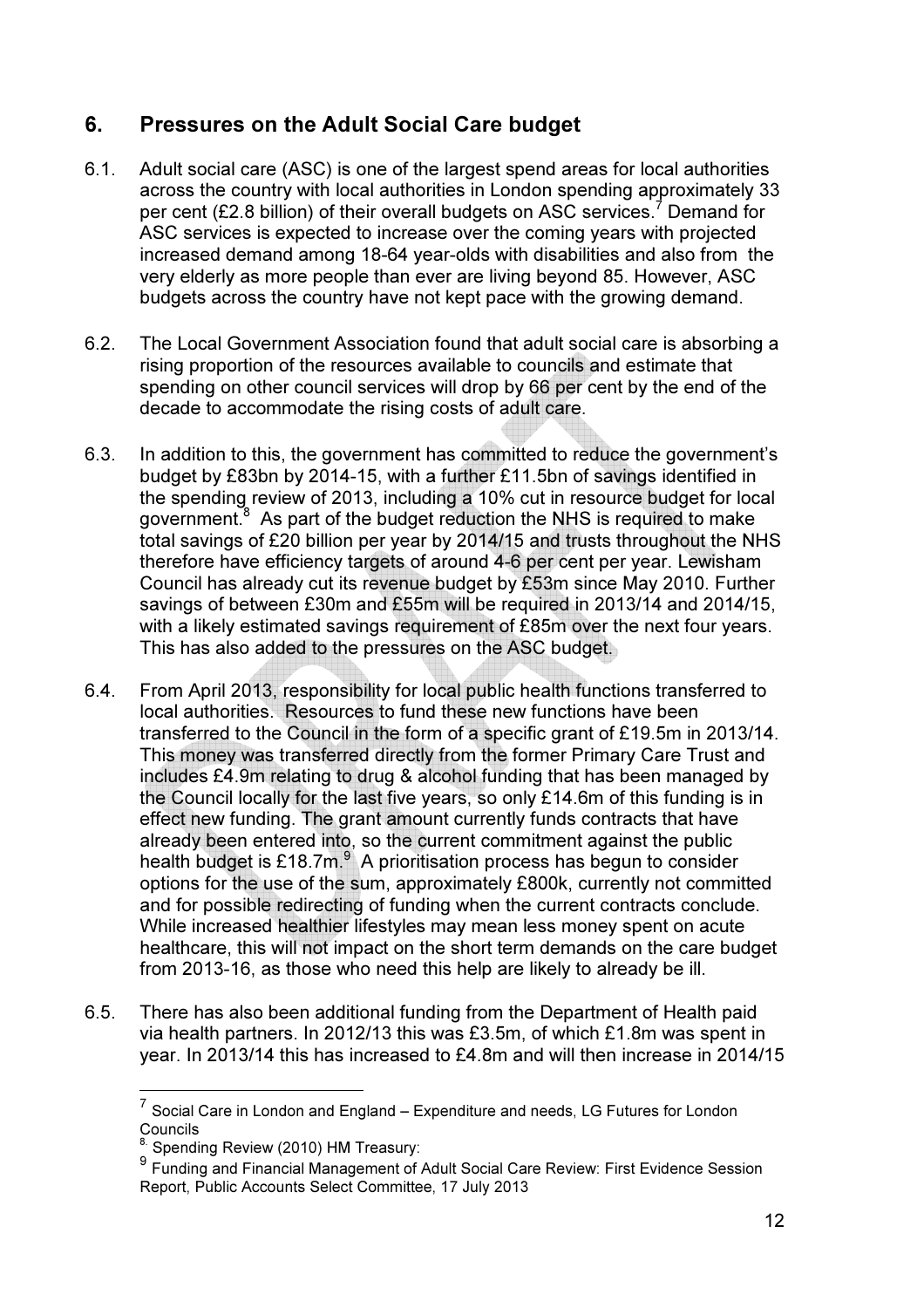and 2015/16 as additional resources are allocated nationally. The base, these increases and some other sums currently paid to health will become the Integration Transformation Fund (ITF). The ITF will be a pooled budget which can be deployed locally on social care and health, subject to national conditions.<sup>10</sup>

## Savings

- 6.6. As identified in the previous section, ASC have made savings or entered into savings commitments of £13m since 2009/10 and have a current budget of £81m. The approach to savings and cost reduction has been to minimise the negative impact on individual service users. The savings have therefore concentrated on the following areas :
	- Reducing social work and assessment unit costs to meet the Audit Commission recommended benchmark of 10% of the overall Adult Social Care Budget
	- Reducing the need for ongoing services through the provision of reablement and short term early intervention
	- Developing integrated health and social care services with both Acute and Community Health partners
	- Changing the mix of care from nursing and residential to care which supports people to live at home, moving from Council commissioned homecare to direct payments
	- Contract efficiencies, particularly Learning Disability supported accommodation
	- Joint procurement such as the meals contract and equipment provision; and
	- Income generation through a review of the charging policy
- 6.7. The cost of care packages makes up the majority of the spend in ASC, accounting for £68.1m net expenditure from a £81m budget. Personalisation can assist with reducing costs as well as providing choice. Closer working with health services can improve early intervention so that people's conditions do not deteriorate and the costs associated with this can then be reduced, as well as improving health outcomes.
- 6.8. Growth was awarded in 2010/11 and 2012/13 for transitional cases, when the responsibility for funding packages and placements for an individual who transfers from Children and Young People to Adult Social Care services. These costs relate to only a few individuals each year but can be as much as £2,000 per week.
- 6.9. Mental health costs for care packages have historically been low in Lewisham. Learning disabilities care packages have been high, reflecting historical local challenges, which are being addressed. This is being done in part via the expansion of the personalisation of care services, which has

<sup>&</sup>lt;sup>10</sup> Funding and Financial Management of Adult Social Care Review: Second Evidence Session Report, Public Accounts Select Committee, 25 September 2013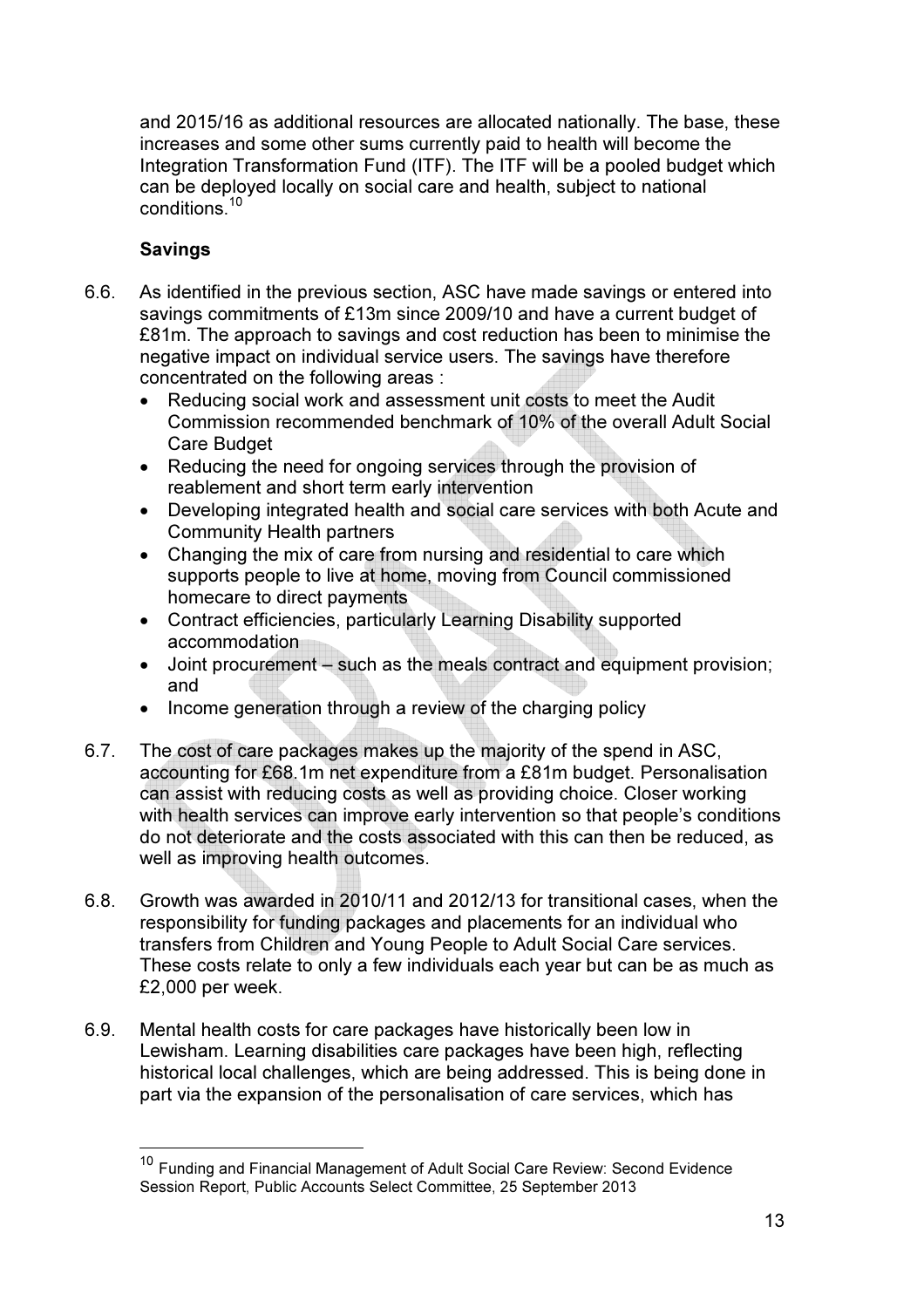meant that through choice fewer people are opting for traditional day centre activities and care.

## Demographic pressures

 $\overline{\phantom{a}}$ 

- 6.10. In London, the number of people aged 65 or over is expected to increase by nearly 50,000 between 2012 and 2017. Local authorities are already struggling to meet the needs of all those people who require social services intervention. Of 2 million older people in England with care-related needs nearly 800,000 receive no support of any kind from public or private sector agencies. In light of the difficult economic climate, more people are likely to seek support who previously may have managed on their own leading to an increase in demand.<sup>11</sup>
- 6.11. The population aged 60 years and over represents one in seven people in Lewisham. This contrasts with England as a whole, where more than one in five people is over 60. The over 65 population has decreased by over 1,000 residents since 2001, despite an overall growth in the population. It is predicted that for the next ten years overall numbers of older people will initially either remain stable or slightly reduce. Thereafter it is projected that the number of older people will increase by just over 2,500 compared with the 2011 Census figures. The significant factor for Adult Social Care, however, is the growth in the number of 85+ year olds which will mean an increase in people with more complex care needs.
- 6.12. The proportion of Lewisham residents with a disability has remained fairly constant. There are slightly more disabled residents towards the south of the borough, correlated to the average older age of residents there. In the 2001 census 15.6% of residents stated that they had a limiting long-term illness, whilst in 2011 14.4% of residents stated that their day-to-day activities were limited either a little (7.3%) or a lot (7.1%). It is estimated that 19.8% of Lewisham's population may have a common mental illness at any one time, higher than London and England averages (18.2% and 16.6% respectively). This figure is however marginally lower than in Lambeth and Southwark (21.0% and 20.6% respectively). Severe Mental Illness (SMI) affects about 1.1% of Lewisham's population, a figure higher than the national average (0.7%) and consistent with its urban demographic. This means around 2900 residents may suffer from some form of SMI.<sup>12</sup>
- 6.13. Approximately 30 people a year enter the Learning Disability system as new 18+ clients. At this point, the total service cost for Adult Social care can only be estimated, because it includes services provided through SEN (school or college) funding. It is at 19 or 21 years of age (i.e. when the young person leaves education) that the total adult social care spend becomes apparent.

 $11$  A case for sustainable funding for adult social care, London Councils, Ernst & Young <sup>12</sup> Funding and Financial Management of Adult Social Care Review: First Evidence Session Report, Public Accounts Select Committee, 17 July 2013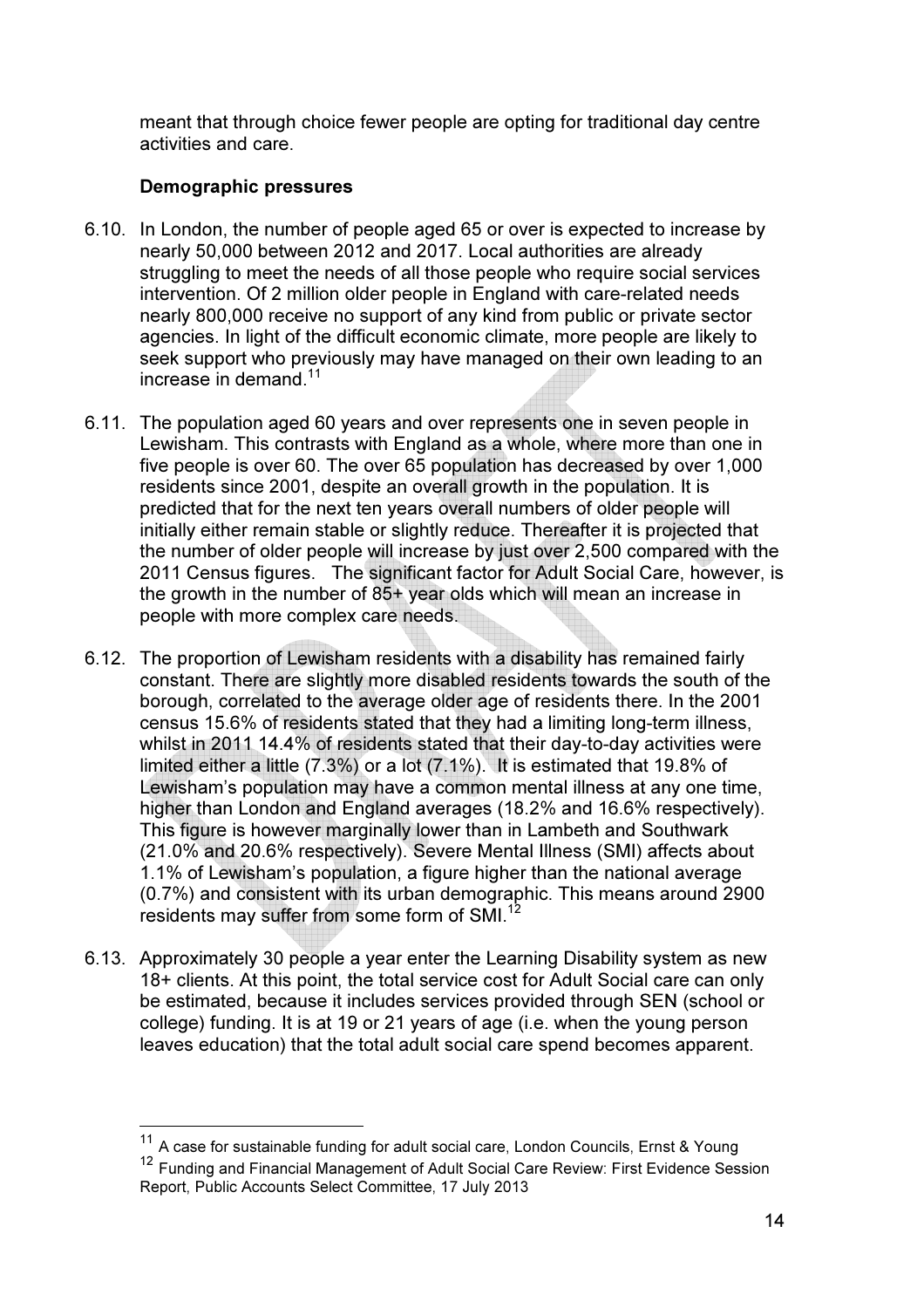- 6.14. Demographic profiles suggest that there are an increasing number of young people with more complex needs coming through the system. Almost all pupils at Greenvale School, which currently has 74 places, have multiple profound and complex needs and this is the main feeder school for Learning Disability transition. The services to support and care for these users with multiple and complex needs cost on average £120k per person, per annum. In addition, officers have identified that in 2016/17 a high number of people with autism, some of who will also have a learning disability, will leave school and enter the adult social care system.<sup>13</sup>
- 6.15. The other driver of cost is in relation to the number of young people who are placed out of borough in schools which provide specialist support for people with complex physical disabilities or challenging behaviour. As education providers are developing residential service provision near to schools and colleges, young adults are often choosing not to return to the borough.

<sup>13</sup> Funding and Financial Management of Adult Social Care Review: First Evidence Session Report, Public Accounts Select Committee, 17 July 2013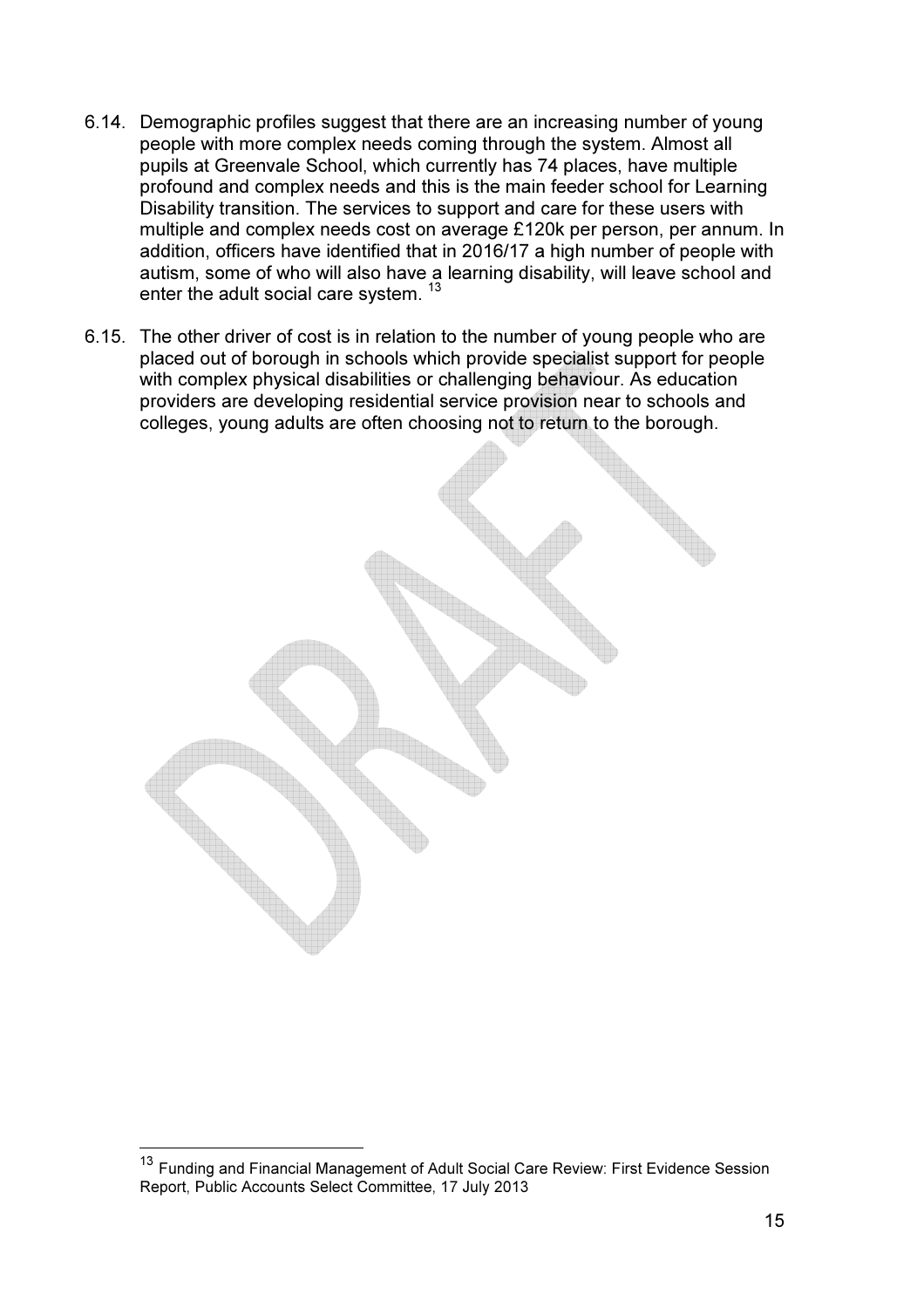## 7. Personalisation

- 7.1. Personalisation gives people more choice and control over their health and social care support and promotes independence and social inclusion. A key focus of the transformation of health and social care is involving users and their carers in determining the services they need and how they should be delivered. Whilst personalisation is most advanced in the field of adult social care, this agenda is also being progressed in other areas of public service, including health, housing, education and the criminal justice field. A key part of personalisation is introducing choice and control through personal budgets and wherever possible direct payments.
- 7.2. By April 2013 more than half of clients in Lewisham received social care funding via a personal budget. Of these, the majority of people chose to have their budget managed for them rather than take a direct payment. By April 2013 1036 people were in receipt of direct payments, equating to 18.6% of service users. By 2014 officers would expect to see a large increase in people choosing Direct Payments and are aiming for 26% of service users to opt for this.<sup>14</sup> To facilitate and encourage the use of direct payments adult social care officers are in the process of re-arranging the payment system so that it is less complex for service users. The contract with Freewood, an external provider who manage the direct payments process on behalf of the Council, is due to come to an end in September 2013, with plans in place to develop a new service in conjunction with Children's Social Care to further support service users.
- 7.3. As part of the on-going reorganisation of adult social care to reduce the spend on assessment and care management and increase the take up of Direct Payments, there will continue to be a shift in emphasis towards the specific needs of individual service users. This will include the allocation of a personal budget or direct payment that will meet outcomes agreed by the service user in partnership with the social worker and provider.
- 7.4. To ensure the effective introduction of personalisation in Lewisham, there has been a strong focus on supporting and empowering people to make informed decisions about where and on what to spend their budget. This is shifting away from a traditional care plan to a support plan model that considers different ways of accessing care. This recognises the role that people and families can play in co-producing the design, delivery and commissioning of services. Outcome based commissioning a key element of developing an effective personalised approach to delivering Adult Social Care services.
- 7.5. An outcome is generally defined as 'an impact on quality of life conditions for people or communities'. The Committee received a case study about Wiltshire Council, who developed a 'Help to Live at Home Service' for older people and others who require help to remain at home. The service is built around the expressed wishes of service users and those outcomes they want to achieve

<sup>&</sup>lt;sup>14</sup> Funding and Financial Management of Adult Social Care Review: First Evidence Session Report, Public Accounts Select Committee, 17 July 2013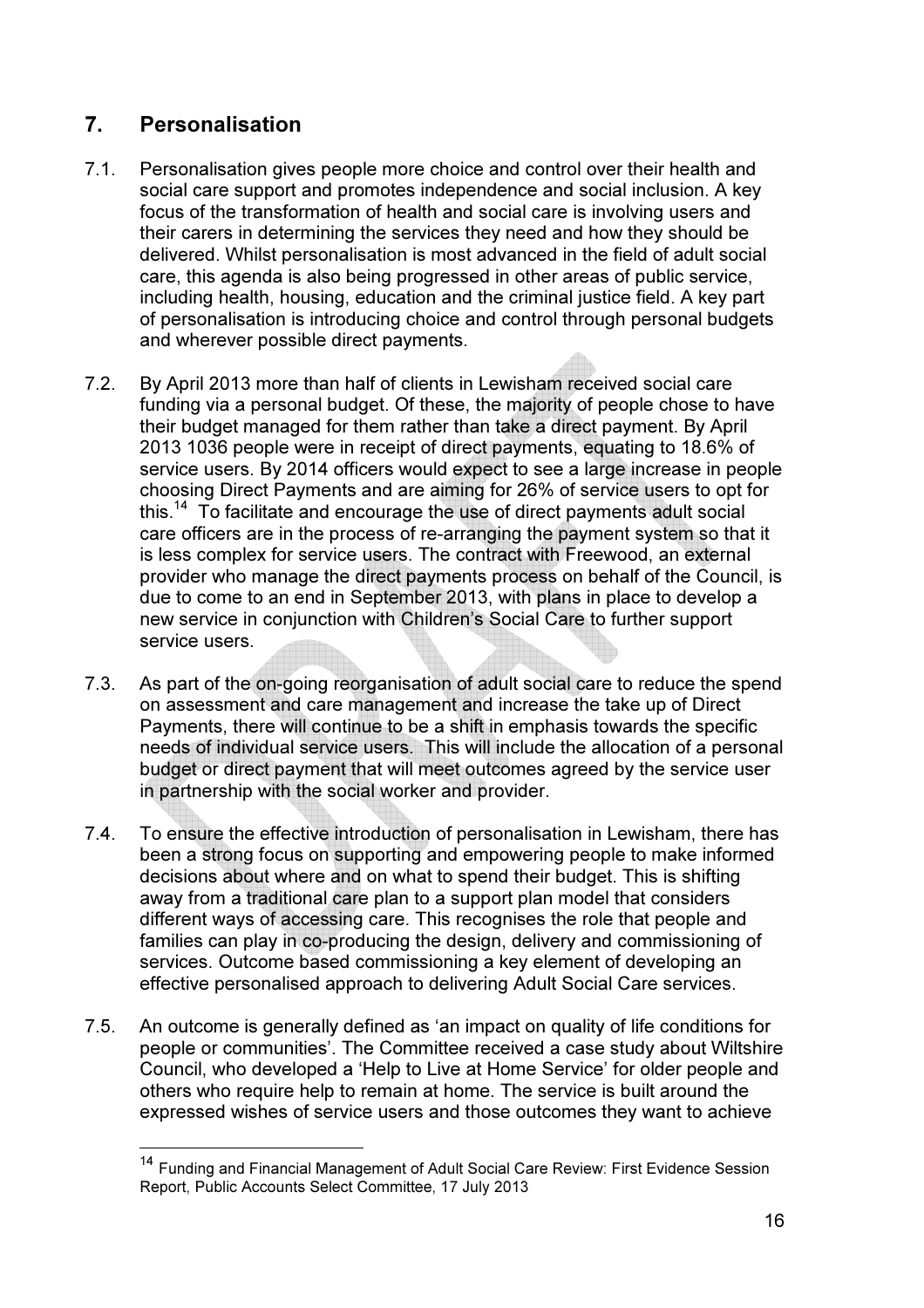that they feel would help them move towards greater independence. The service combines personal care, housing support and re-ablement. Assessments for outcomes are carried out by the assessment and care management teams in Wiltshire and providers are responsible, along with the service users, for determining how they deliver the services to meet the defined outcomes. There is a strong emphasis on using community resources as part of the way of meeting the person's needs and a sum of money is made available to the provider for each customer to help pay for the service that will deliver the outcome. Providers are paid on the delivery of the agreed outcomes for the individual rather than on any stipulated hours. Penalties are applied where the failure to deliver an agreed outcome is clearly the responsibility of the provider. In addition to penalties, Wiltshire Council offers a 'subtle premium', where providers who achieve outcomes at below the predicted cost are allowed to keep the difference between the money they have spent delivering service and the agreed price of the customer's support plan. Wiltshire is estimated to save £2m due to the use of this approach.

- 7.6. Apart from personal care, the second greatest need identified by service users is for services that prevent social isolation and provide respite support for carers. Traditionally these services have been met through costly building based Day Care centres. A programme of change is being implemented to reduce building based care and make more extensive use of community facilities and a more personalised offer through greater use of Personal **Assistants**
- 7.7. Other changes to the way assessments are carried out, such as using the previously mentioned assessment panels, have made providers, especially Lewisham as a commissioner of services, think more about the costs of what they do and think creatively about it. Assessments can also offer lots of information and advice, such as signposting people to other organisations that could help.
- 7.8. As a part of this approach, there has been investment in services that provide prevention and early intervention. Aids and adaptations can be used to prevent the need for a care package and short-term, focused support such as reablement can get people back on their feet before any longer term care is considered. Officers indicated that 60% of people going through reablement require either no further care or a reduced care package.
- 7.9. To achieve this level of flexibility and personalisation of care services there needs to be support from both the community and the wider market. There has been investment in the voluntary sector so that a more personalised offer can be made available, making more use of community assets to support people. This will enable a further reduction in contract arrangements that can be costly.

<sup>&</sup>lt;sup>15</sup> Wiltshire Council Help to Live at Home Service – An Outcome-Based Approach to Social Care, Professor John Bolton, Institute of Public Care, April 2012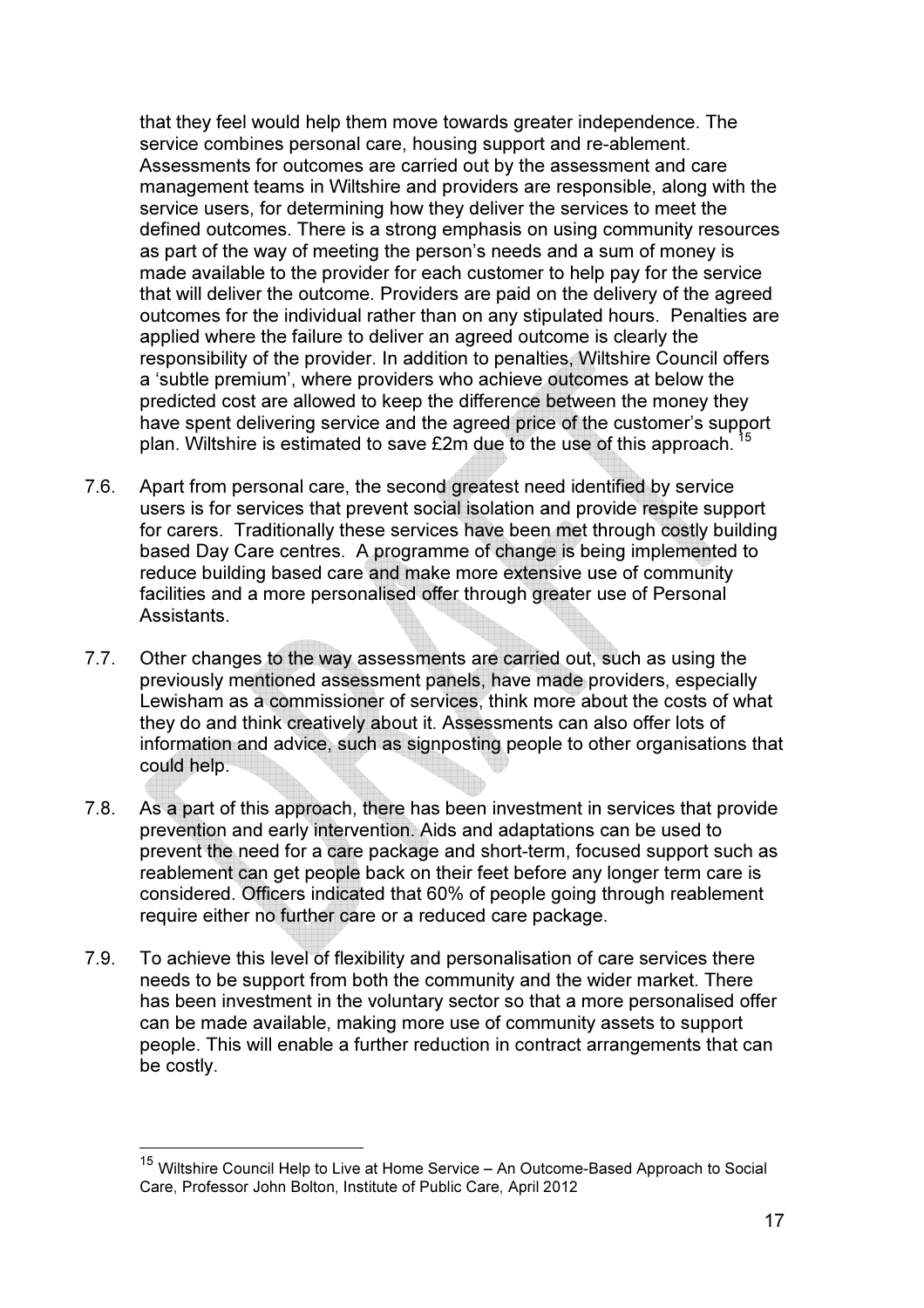- 7.10. The Council has a role to play in developing the market of adult social care provision. Market development is a priority for Lewisham and a challenge for the next two years as current traditional contracts come to an end. Officers indicated that the market needs to evolve in order to deliver personalisation and to provide more choice and control. There is also a need to support people with more complex needs to remain in their communities, which requires closer working with health partners. For some more specialised services the Council will need to remain the commissioner, but many other services can be commissioned locally by individuals according to their requirements.
- 7.11. As part of the Main Grants Programme there is a project underway to build a market for user groups, and develop opportunities in the community to supply services to people as part of the personalisation agenda. Community groups need funding to get started and then set themselves up to be funded through people's direct payments. 8 community development workers are being employed to set up the mechanisms to do this and it is currently being piloted in the north of the borough. In addition, the investment fund projects will grow the local Personal Assistant market to deliver more personalised care and support. Experience so far has indicated that this approach is particularly favoured by younger adults who have a disability, as it provides them with the flexibility to achieve the outcomes they want and potentially increases the scope and diversity of support that can be accessed. Currently Lewisham is working with the voluntary sector to develop a database of verified people who are available to provide services and are working with others to develop the advice and planning side of it.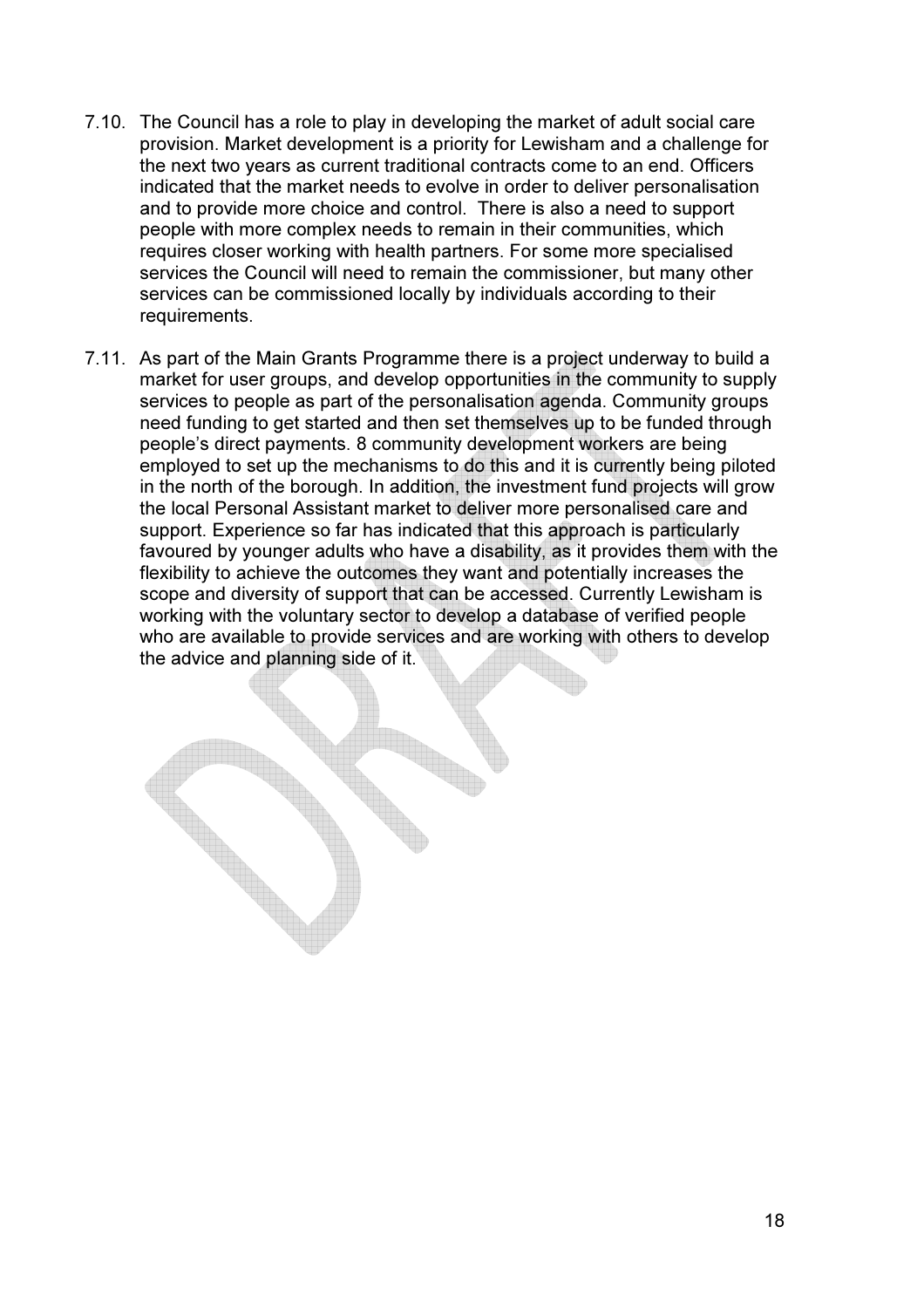## 8. The Care Bill and the Dilnot Report

- 8.1. The Government commissioned a report on how Social Care should be funded in the future led by Andrew Dilnot. The final report was published in 2012 and made recommendations on how to achieve an affordable and sustainable funding system for care and support for all adults in England, both in the home and in other settings. Following on from the recommendations of the Dilnot Report the Government has now confirmed that assuming Royal Assent, the Care Bill will come into force on 1<sup>st</sup> April 2015.
- 8.2. The Care Bill will consolidate existing care and support law into a single unified statute, introduce a cap on the costs that people will have to pay for care in their lifetime and delivers a number of elements in the Government's response to the findings of the Francis Inquiry, which identified failures across the health and care system. The Bill will potentially have a significant effect on social care and its associated costs.<sup>16</sup>
- 8.3. Charging for care, both community and residential, will be capped at £72,000 per person. This will mean that once a person has reached the capped level of funding, local authorities will have to fund all further care costs. The number of current self-funders costs will then be transferred to Adult Social Care and there will be an increase in people no longer being charged under the Councils charging policy. A financial mapping exercise will be undertaken to assess the longer term effect of the Care Bill on the Adult Social Care Budget.
- 8.4. In determining who is eligible to receive services, all councils use eligibility criteria based on the Government's guidance: 'Fair Access to Care Services' (FACS). There are four eligibility thresholds: critical, substantial, moderate and low. It is up to councils to decide which threshold they want to set depending on their finances. Lewisham has set its eligibility criteria at substantial and critical, which is in line with most other local authorities in London.
- 8.5. The aim of FACS is to help social care workers make fair and consistent decisions about the level of support needed and to determine whether the Council should pay for this. The draft Care and Support Bill includes a power which requires the Secretary of State to make regulations setting new national eligibility criteria from 2017, which has now been announced. In addition, local authorities must provide or arrange for the provision of services that prevent or delay the need for care.
- 8.6. Government has now introduced proposals setting out a national eligibility framework encompassing a national assessment tool, will be introduced setting the minimum criteria for care. This is expected to be set around the current criteria of "Substantial" which Lewisham has already adopted. The changes will give clearer definition across the country of what "eligible" needs

<sup>&</sup>lt;sup>16</sup> The Care Bill: factsheets, Department of Health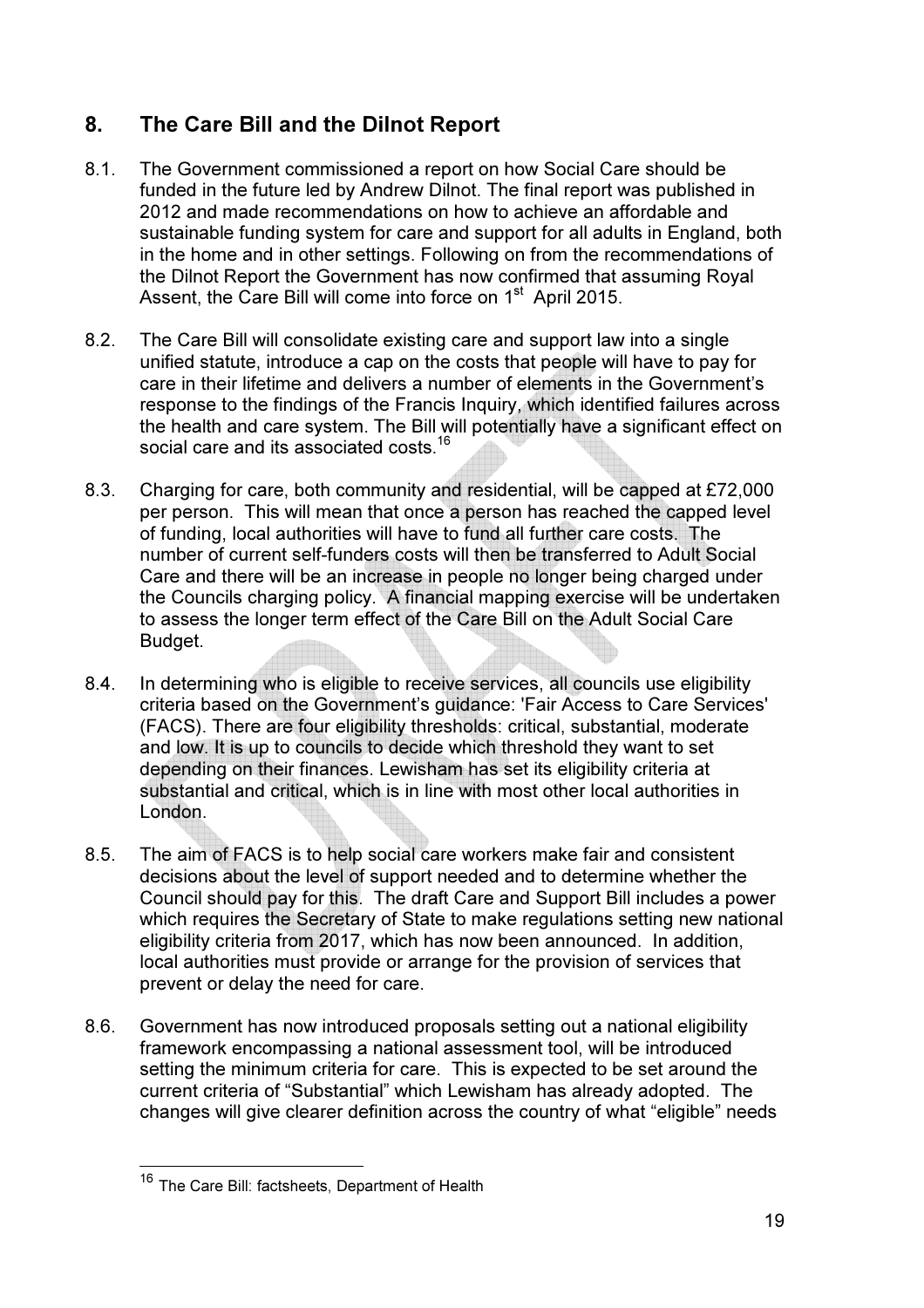are, and provide a list of minimum needs that local authorities must meet in every area. Local Authorities will not be able to restrict eligibility beyond this.

- 8.7. The Care Bill places emphasis on the person, promoting their well-being and reducing or delaying care needs, including how to connect with their community; it gives clear guidance on assessing people on the basis of "what they can do" as opposed to "what they cannot do" and promotes service users identifying their own outcomes when purchasing services.
- 8.8. Any adult with any level of need has a right to an assessment, including carers, for whom this is an extension of existing rights. This will see authorities having early contact with people who have low level needs. Proposals for funding reform should also incentivise more people to engage with their local authority earlier. Assessments will identify what type of proportionate intervention the local authority might make to support the individual, depending on their needs. If the person's needs are not "eligible" at that time, the local authority will nonetheless be under a duty to provide people with advice about how to meet the needs they do have, and information about what might be available in the community, or from other sources, to support them. This earlier contact with authorities can help delay needs increasing, or even in some cases may prevent people from needing care and support in the future.
- 8.9. In the future the primary mechanism for allocating personal budgets is likely to be through a Resource Allocation Scheme. This converts the results of a series of assessment questions, linked to the eligibility criteria, into a monetary value or Indicative Budget. Support planners will then work with clients to devise care and support within this financial envelope where possible.
- 8.10. Therefore officers expect that the demand for assessments will rise in line with the changes arising from the Bill as more people, especially those who may self-fund, will seek support from local authorities. The current project to reduce the unit cost of assessment and care management recognises this future challenge.
- 8.11. Carers will have the right to receive services in conjunction with an individualised support plan created for themselves as opposed to being included in the Service User's plan. This will increase the numbers of carers receiving services, although there is no guidance at present regarding financial assessments or charging.
- 8.12. Personalised information and advice provided to all will become part of the legislation. We will need creative and joined up resources targeted to deliver this so that it does not create a cost pressure.
- 8.13. The Government recognises that the changes to the Bill will have a financial impact on local authorities. In the 2013 Spending Review the Government identified a one-off £335m payment to help councils implement the reforms of the Bill. Officers estimate that Lewisham will receive one-off payment of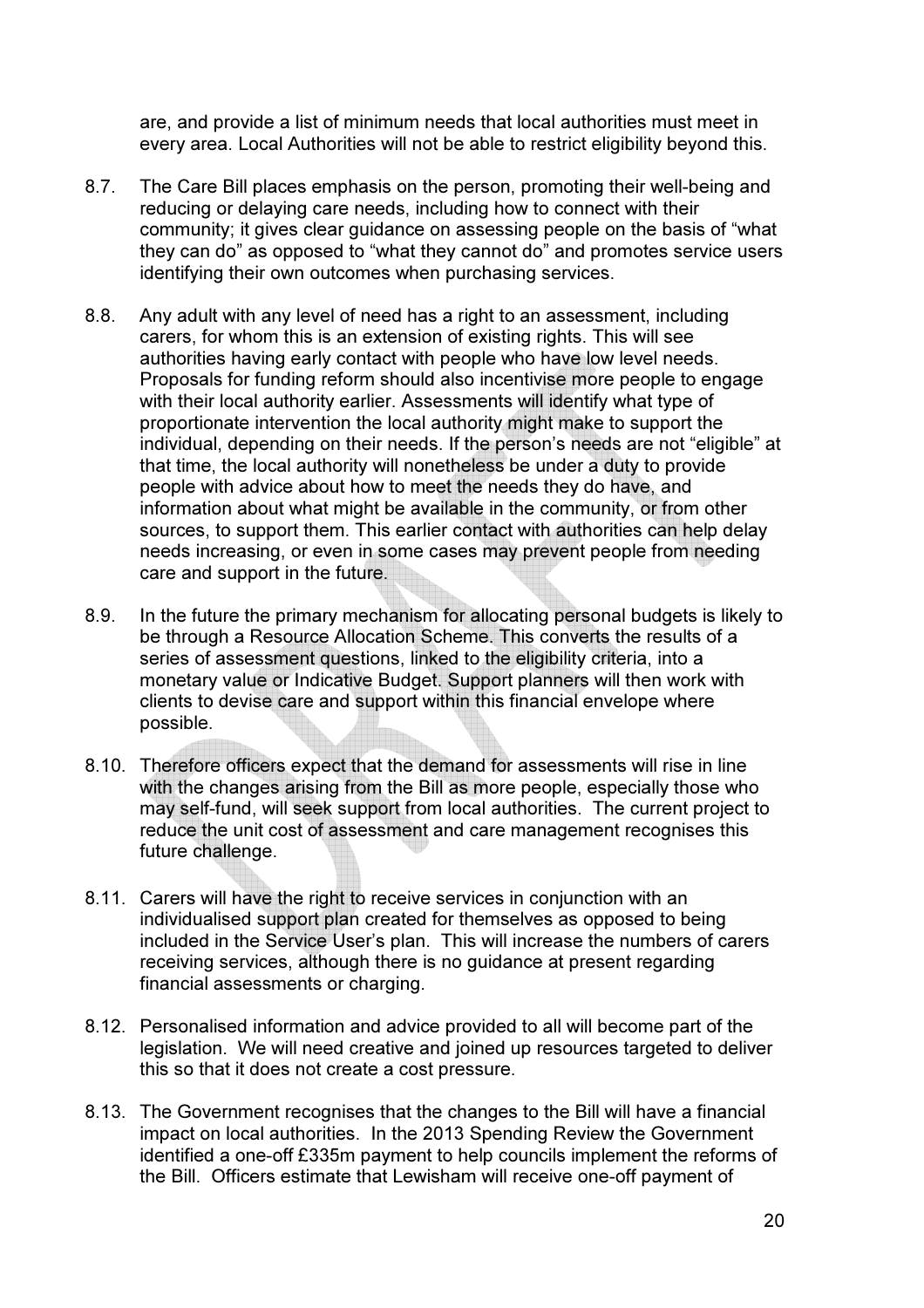approximately £1.6m. <sup>17</sup>

- 8.14. The Care Bill also places a greater focus on prevention, which means that the care and support needs of people will be considered earlier than is the currently the case. To achieve this, it is proposed to develop further integration between local authorities and health partners to remove gaps and build services around the needs of people. £3.8bn for integrated care has been identified from NHS budgets to support integration and provide health and social care services for people in the community. This money will be linked to CCG targets around joint assessment and care and support planning, and health and social care support being delivered 7 days a week. The delivery mechanism for accessing this funding will be a 'payment by results' approach.
- 8.15. Lewisham has been working on integration with health partners and have laid foundations for these imminent changes. The "Neighbourhood" model which brings together services across health and social care to work with GPs is being established across the borough and four neighbourhood teams are being established. The approach is to deliver a team around the person which will reduce duplication and provide better outcomes for service users. It will provide service users who have multiple needs with a key worker who will work across both health and social Care and thereby reduce duplication.
- 8.16. Developing and using community resources has been identified as the most cost effective way of helping people to remain in the community. Lewisham has put investment into a range of community projects that are targeted towards meeting the identified needs of the local residents within their own neighbourhoods.
- 8.17. In addition, the investment fund projects will grow the local Personal Assistant market to deliver more personalised care and support. This will build more flexibility and choice for service users and support local people wishing to return to work.

<sup>&</sup>lt;sup>17</sup> Funding and Financial Management of Adult Social Care Review: First Evidence Session Report, Public Accounts Select Committee, 17 July 2013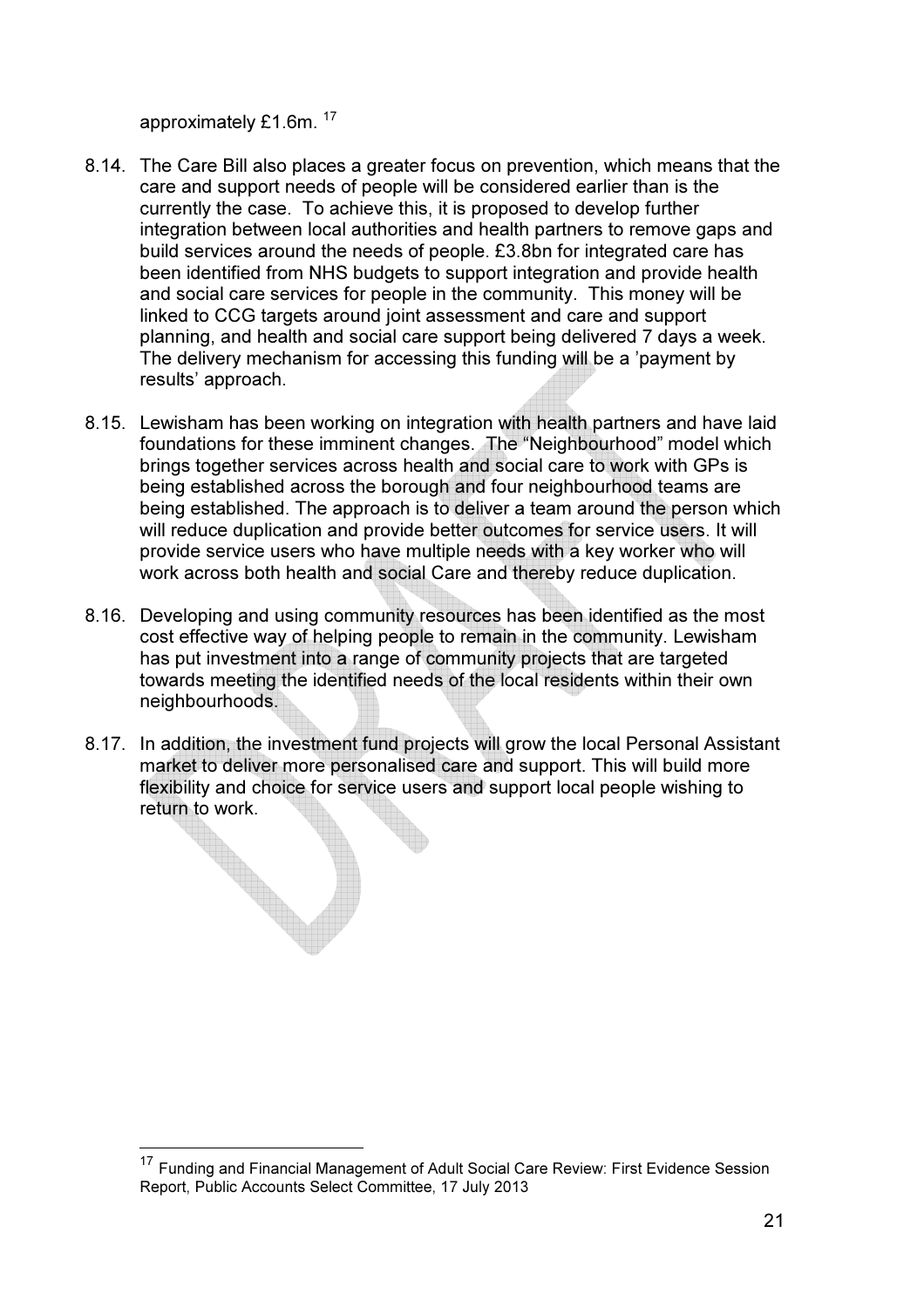## 9. Charging

- 9.1. Within ASC, service users can be charged for some or all of the services that they use. There are separate charging regimes for non-residential and residential care:
	- Non-residential care charging is governed by an individual local authority's fairer contributions policy which is informed by central government guidelines. It is discretionary for local authorities whether they choose to charge.
	- Residential care charging is governed by central government's Charging for Residential Accommodation Guidance (CRAG) rules, which unlike fairer contributions do not offer much discretion to local authorities in how charging rules are applied.
- 9.2. There are similarities between the two charging regimes, such as:
	- When assessing charges, means-testing applies.
	- Both income and capital held are taken into account
	- The financial assessment and related services are not charged for.
- 9.3. However there are also some large differences between them. For example, service users in receipt of residential services must pay the full cost of their services if they have capital in excess of £23,250 (2013/14). For a nonresidential service under the fairer contributions guidance, local authorities have discretion whether to charge or not. Thus a council may decide to apply the same thresholds as for residential care and in that case savings over £23,250 will dictate a full cost assessment. Lewisham has chosen to work in this way.
- 9.4. Local authorities are required to offer a deferred payments scheme that enables the resident to defer the full cost element of their charge until the end of the placement and they still pay a contribution based on their income and liquid capital. A national deferred payments scheme is being introduced by the Department of Health (DH) from April 2015, subject to legislation being passed. Locally, not many service users have opted to take up this option, with only 5-10 cases at any one time on average
- 9.5. Lewisham increased its maximum charge for non-residential care from £290 to £395 in April 2011 and will shortly be increasing it to £500 p.w. This will currently affect 18 people.

#### Means testing for residential services

- 9.6. Adults in residential accommodation are required to contribute to the cost of their care. How much a resident can afford to contribute is determined by a means test.
- 9.7. Where residents have sufficient resources, identified through the means test, they are required to pay the full cost of their accommodation, known as the standard charge. For an independent sector home, the standard charge of the accommodation is defined as the full fee that the local authority would have to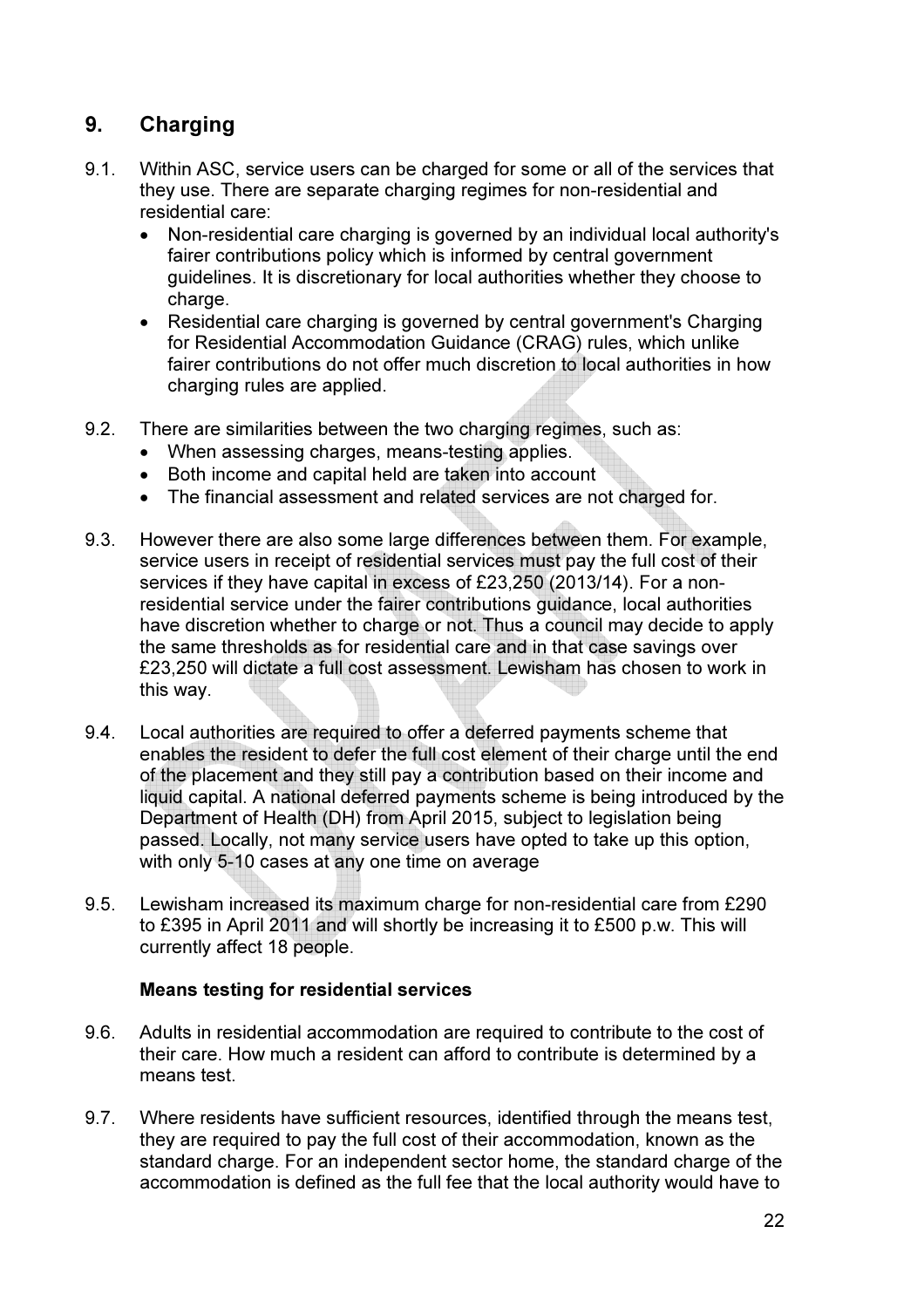pay to the home. In the case of residents who cannot afford to pay the standard charge, the means test determines how much they are required to pay.

- 9.8. The detailed rules of the means test are different for permanent residential care and temporary residential care. Although the rules of the means test are generally prescriptive, there are defined areas where local authorities can use their discretion.
- 9.9. The means test calculates the disposable income available to the resident, based on a standard treatment of all of their capital assets and income and after allowing an amount for personal expenditure (the personal allowance), and compares that to the standard or full charge. Clients who own capital assets that exceed the upper capital limit pay the standard charge. For all other clients the disposable income is calculated and compared to the standard charge. The resident is required to pay the lesser of the two.
- 9.10. CRAG contains detailed guidance about how to carry out the means test. There is a range of areas of discretion described in CRAG, including the discretion to increase the personal allowance for less dependent residents or residents with a spouse to maintain at home as well as the discretion to disregard the property if a third party, such as a carer, who has given up their own home to live with, and care for, the individual, lives in the property.

#### Fairer charging

- 9.11. Problems with the variations in home care charging policies between local councils were identified and the government issued statutory guidance on charging in 2000. The guidance includes advice on a number of issues where councils need to take particular care to ensure that any charging policy is reasonable.
- 9.12. The principal differences between charging regimes for residential (i.e. the CRAG framework) and non-residential services are that under fairer charging/contributions the value of a service user's home is not included in the charging assessment and an allowance must be made for the costs of disability.
- 9.13. Unlike the residential charging framework which does not contain much scope for discretion, under fairer charging there is no presumption by the government that all councils will charge and, where they do decide to charge for services, they also retain substantial discretion in the design of their charging policies.
- 9.14. The guidance sets out a broad framework to help councils ensure that their charging policies are fair and operate consistently with their overall social care objectives. Nothing in the guidance requires councils to make existing charging policies, which go beyond the requirements set out in the guidance, less generous to users than they currently are. Lewisham's policy is to set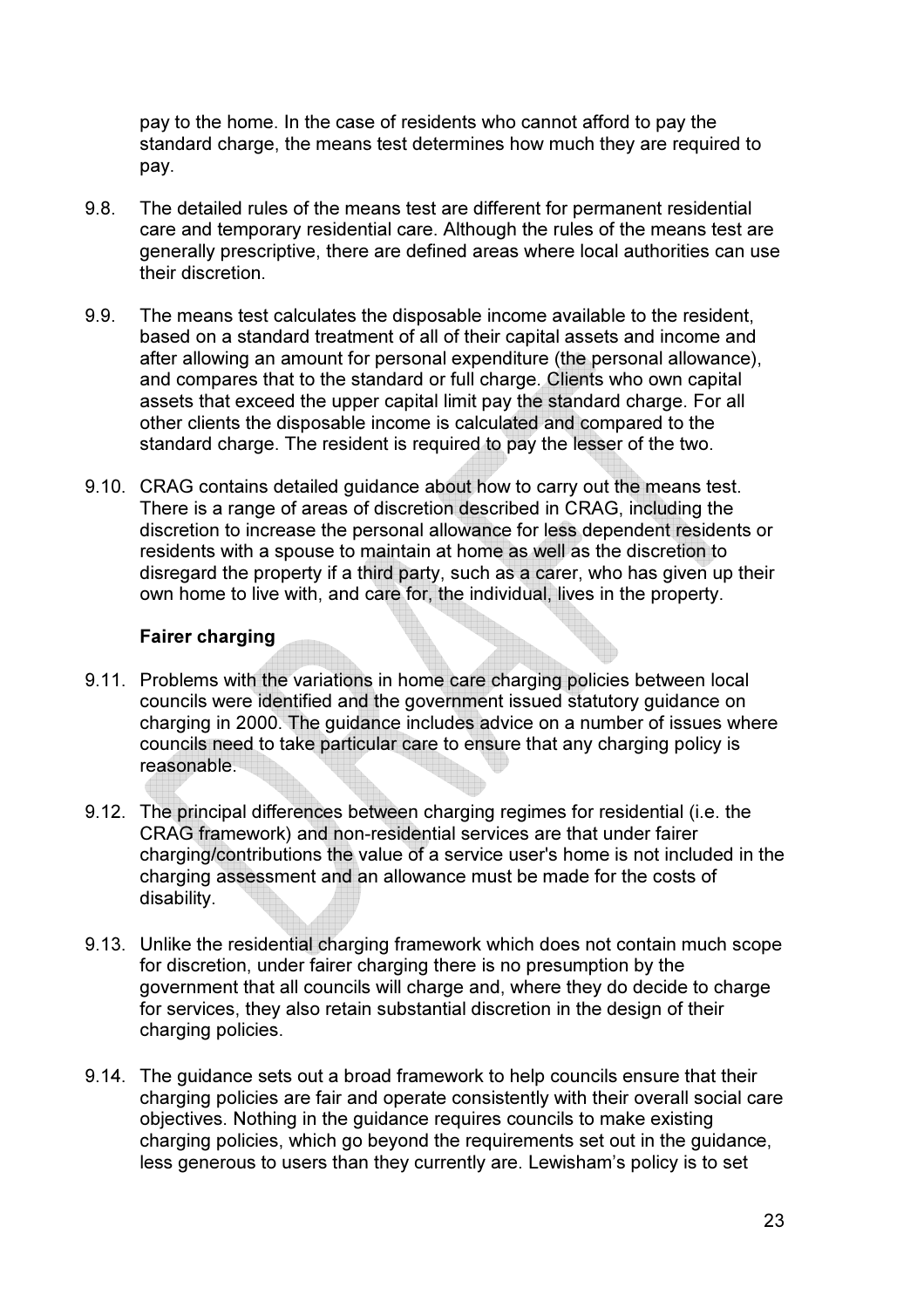higher buffer - 35% - allowing service users to retain a higher level of income (an extra £6 to £15 p.w.).

- 9.15. Where disability benefits are taken into account as income in assessing ability to pay a charge, councils should assess the individual user's disability related expenditure (DRE.). In 2011 Lewisham introduced a minimum level of disability related expenditure below which service users are not required to provide evidence of expenditure. Since then this has been inflated at the same rate as benefits. Service users with higher levels of disability related expenditure can still request a full assessment.
- 9.16. Councils are required to ensure that comprehensive benefits advice is provided to all users at the time of a charge assessment. Councils have a responsibility to seek to maximise the incomes of users, where they would be entitled to benefits, particularly where the user is asked to pay a charge. Lewisham's current approach is to meet all new service users and offer benefits advice as part of this meeting, although this may need to change in the light of required savings.
- 9.17. Councils are allowed to take all eligible income into account in the financial assessment. From April 2011 the percentage taken into account increased from 75% to 90% and will shortly increase to 100%.
- 9.18. To ensure that disabled people and their carers are able to enter and progress in work if they wish to, the guidance expects that earnings will be disregarded in charge assessments.

#### Charges and personalisation

- 9.19. Personalisation offers challenges to charging as a client has more flexibility to assemble a care package from different elements rather than receive fixed units of a few services. Under Fairer Contributions the treatment of capital and income is based on the preceding regime but there is a general expectation that the maximum charge for a service will be the value of that package – or will at least be clearly related to it.
- 9.20. For the majority of services Lewisham charges the true cost of the service. Two examples of where the service is subsidised are meals (which lie outside the Fairer Charging/ Fairer Contributions regimes) and in-house day care where charges are set based on personal budgets agreed for purchased provision. This treatment has been adopted for day care to avoid undesirable discrepancies in charging between clients receiving similar services.
- 9.21. Supported accommodation for service users is not currently charged for but this will revisited in the next review of the charging policy.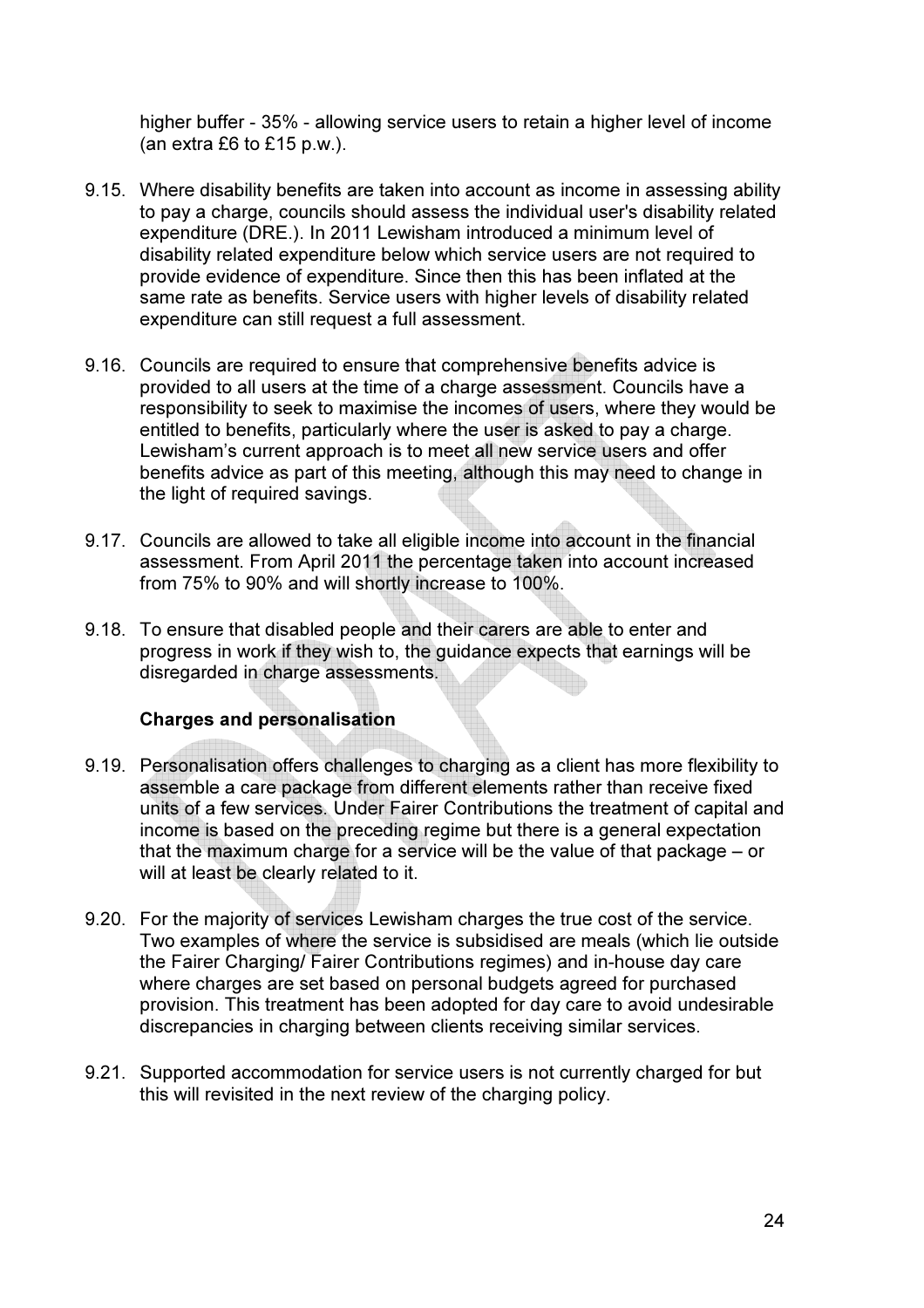#### Impact of the Care Bill on charging

- 9.22. The Care & Support Bill as outlined in a previous section will have implications for charging. Starting from April 2016 there will be cap on the sum a service user has to pay for their care. For service users aged over 65 this will initially be set at £72,000. This cap will exclude daily living costs of residential & nursing care – probably £230 p.w. The cap will, however, include the contribution to a care package made by the local authority so that the cap is reached when the total payment for a service reaches £72,000, even if the proportion met by the service user is small.
- 9.23. The local authority will need to monitor the progress of all service users towards the cap. This will require significant changes to financial systems and in recognition of the cost of this and other changes some additional funding will be made available. Where service users move between boroughs they will take their accumulated contribution towards their cap with them. Capital thresholds will be changed to help people with modest wealth. Changes will mean that people with around £118,000 worth of assets (savings or property) or less will start to receive financial support if they need to go to a care home. The amount that the Government will pay towards someone's care home costs will depend on what assets a person has
- 9.24. From April 2015, there will be a new legal right for people to defer paying care home costs, meaning they do not have to sell their home during their lifetime. The local authority will pay the care home costs during this time. This right can be offered in certain circumstances where an adult owns their home. Local authorities will be able to charge interest on these payment arrangements for the first time, so that they can cover their own costs of offering such agreements. Officers anticipate that this will have a short to medium term cashflow impact on the Council; although this will be rectified as the Council is covering a deferred payment.
- 9.25. For many service users these changes will have no financial impact including the 50% of recipients of non-residential services who currently pay no charge. Those who require extensive domiciliary services could trigger their cap quickly, especially those younger people who become disabled (such as through an accident).
- 9.26. However the proposed changes will impact on the Council in several ways :
	- Service users entering services at 18 will not be charged (it is not clear whether they could be charged once they reach a certain age)
	- Service users receiving large care packages for extended periods will hit the cap, reducing the charge that the Council can make for their care. It would take only 3 years for a service user receiving residential or nursing care (or a home care package costing over £500) to reach the cap.
	- Clients who have previously arranged their own care will now probably approach the Council for financial assistance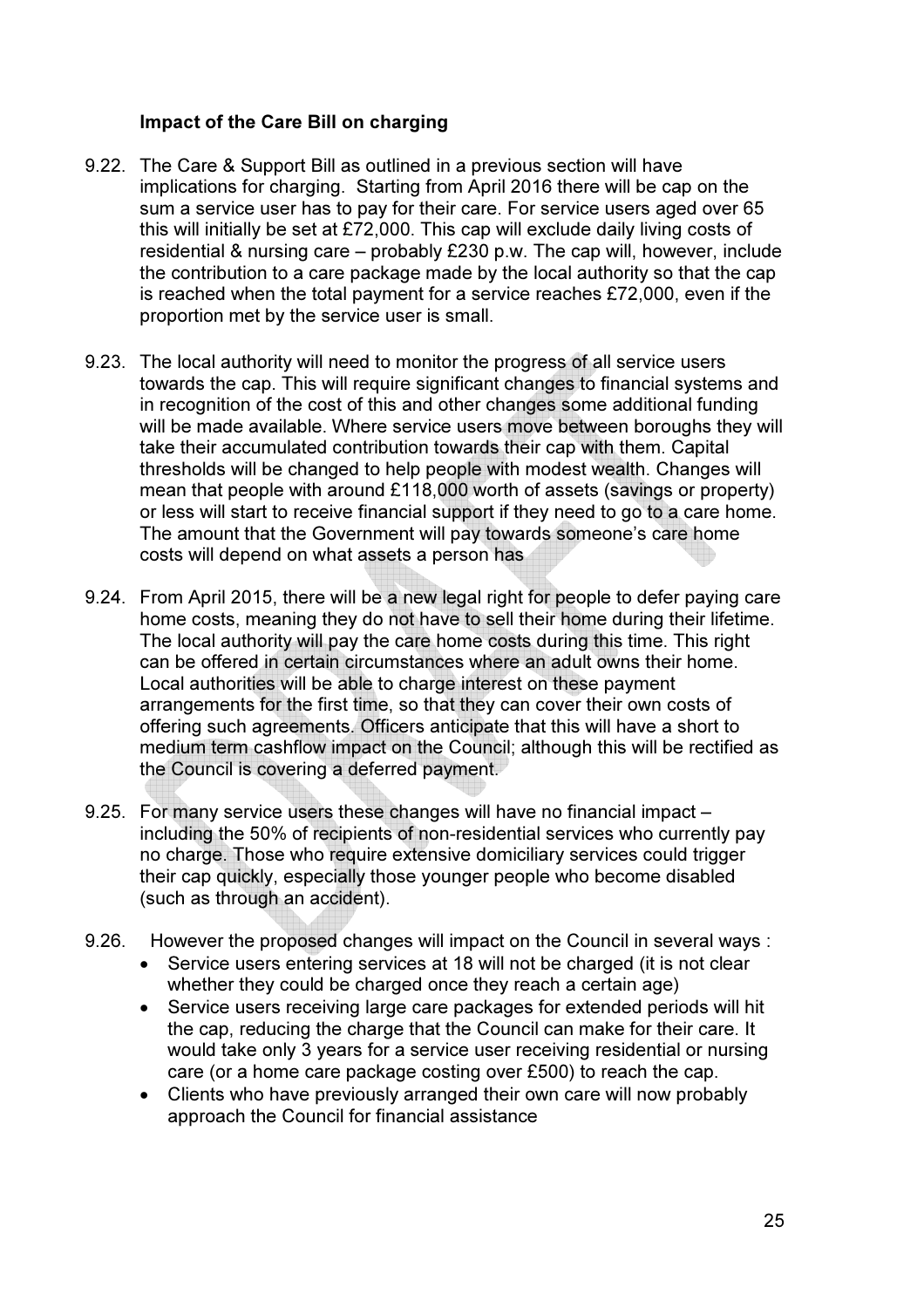- 9.27. Local numbers of self –funders in residential and nursing care are low (35 at the last count) but we have no way of knowing how many people with eligible needs have made their own arrangements for care at home.
- 9.28. Service users who have over £23,250 can opt not to disclose the details of their capital income but simply to pay the full cost for their services. The Council does not know, therefore, whether they would be above or below the new capital thresholds. In the absence of information on numbers of self funders who have not approached the Council and of the detailed financial circumstances of some of those that have it is not possible to make reliable projections of the impact of the proposed changes. Officers are undertaking some initial modelling on based on various assumptions which will be reported to members later in the year.
- 9.29. A potential impact for London boroughs will be the tariffs, which are currently being set according to national bands. As costs are likely to be higher in London but authorities will only be able to charge according to nationally decided tariffs this could have a financial impact. Likewise, general higher costs in London could result in people reaching the funding cap of £72,000 more quickly than elsewhere in the country.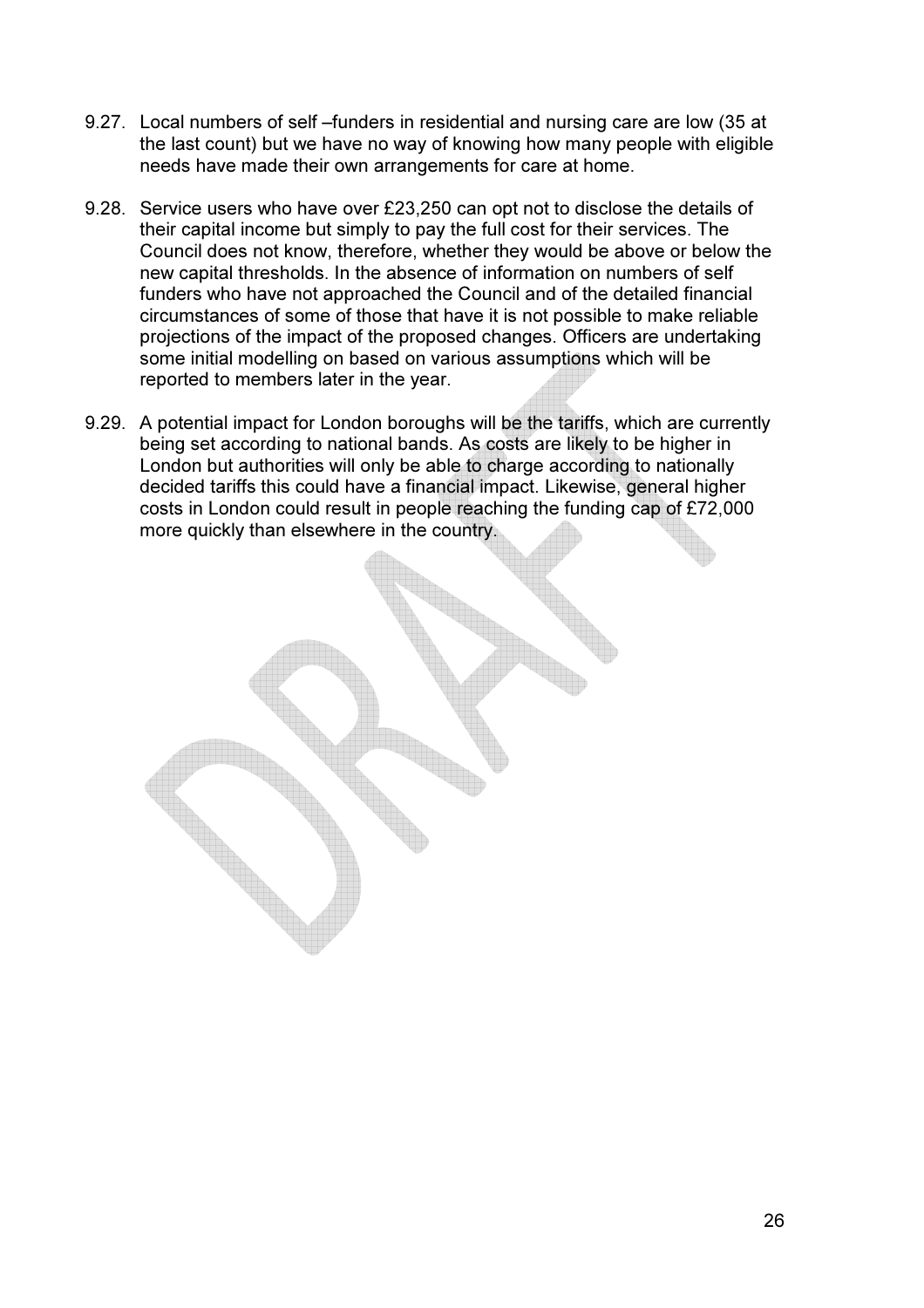## 10. Integration of health and social care

- 10.1. The integration of health and social care offers the opportunity to improve services for patients and users by designing a system that is easy to understand, provides consistency of intervention and more preventative, community-based and personalised services.
- 10.2. The current system can be complex and difficult to understand and often delivers inconsistent services. Therefore it has been increasingly recognised that it is important to look at care and support for people from a holistic perspective. By identifying key areas of overlap and linkages between service provision, individual and community outcomes can be improved, including improved financial sustainability of services through reduced costs.
- 10.3. Lower costs can be achieved for treating patients and service users by using more preventative and community based provision, which tends to have lower overheads. This can result in keeping people at home for longer, therefore reducing the use of acute services (such as A&E and hospital care) which are often expensive. Organisational improvements are also possible by developing a single view of the patient and service user that enables the removal of duplication, improved productivity and better targeting of resources. The biggest financial benefits will be delivered to acute commissioning from reduced activity, although the costs associated with achieving this reduced activity falls on the councils and Clinical Commissioning Groups.
- 10.4. There are challenges to achieving integration, including differing management structures in organisations involved and the culture of the staff. Adult social care operates in an environment that is strongly influenced and governed by local politicians while health services do not have the same governance requirements and NHS organisations are accountable for national targets. Adult social care is rationed and delivered to those most in need of services and access to services is controlled through the application of eligibility criteria. Health services are mainly free at the point of contact and assessment relates only to clinical need through diagnosis and not to eligibility.
- 10.5. Identifying savings is further complicated by the changing nature of national policies, processes and legislations as well as unrelated organisational changes taking place in both health and social care settings. In addition, the positive impact of integration can emerge in different ways along the service user/patient pathway which requires very close monitoring of activity to ensure the full scale of the benefits are included.
- 10.6. Clinical Commissioning Groups mean that GPs are now a key player in integrating health and adult social care, although they may not always have a comprehensive understanding and knowledge of the community based services and social care services available.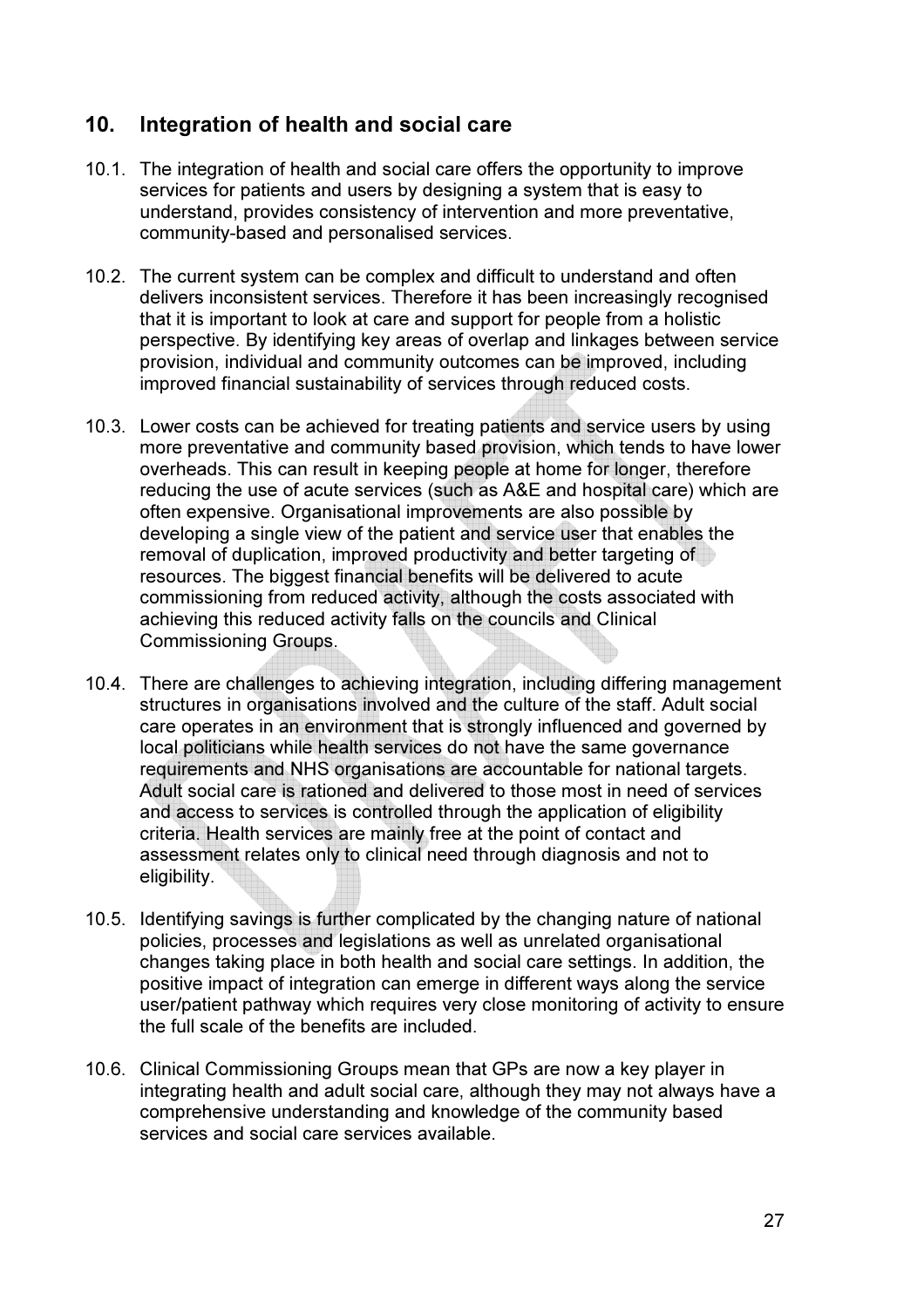- 10.7. Within Lewisham a lot of work has been carried out on the integration of health and social care. The Council is committed to Health and Social Care integration and this commitment has been formally agreed by Mayor and Cabinet. This approach to health and social care started 2 years ago, so Lewisham are ahead of many other local authorities in this regard. The Clinical Commissioning Group, Lewisham and Greenwich NHS Trust and the Council have, over the past year, formally agreed a new integrated model for community based health and social care services. This will increase further the ability of the whole system to reduce admissions and length of stays. A governance structure for this was recently agreed by the Health and Wellbeing Board.
- 10.8. One of the factors driving the need to improve integration was poor outcomes when admitting people to hospital and then delays in discharging them when they were medically well enough to discharge. A partnership, established initially between the Primary Care Trust, Lewisham Hospital and the Council developed a "whole systems approach" to ensure that patients were discharged much more quickly and efficiently. Consequently, in 10/11 and 11/12, this resulted in Lewisham's performance for delayed transfers of care from hospital being the best in its statistical comparator group and well above the average for England and London as a whole. Lewisham Healthcare NHS Trust and the Council continue to work closely together to ensure early, appropriate, discharge and admission avoidance in the future. This partnership work is having a real impact, as evidenced by out-of borough patients having a length of stay in the hospital which is 2.7 days longer on average than Lewisham residents. Financial savings have also been made.<sup>18</sup>
- 10.9. Budgets for a number of health related activities moved to the local authority 4 years ago under section 75 agreements. Commissioning posts are joint funded by the Council and NHS and are integrated at the local level. This has allowed costs to be cut and the new Clinical Commissioning Group (CCG) will keep this arrangement going.
- 10.10. Integrated budgets can reduce the inefficiencies in the system and Lewisham has launched a pioneer bid to test out new ways of integrating funding. This is a government backed project which will alter the way funding is approached. There is already some understanding of different budget pressures and within the CCG there is an understanding that cost pressures should not be 'shunted' from one area to another by reducing one sort of service that another service will then have to pick up the cost of.
- 10.11. Public health work is another driver for integrating health and social care. A project is being carried out looking at narrowing the differentials between those with good and bad health outcomes. Lewisham CCG, the Council and Lewisham and Greenwich NHS Trust have also recently created "multiagency neighbourhood clusters", led by GPs and Adult Social Care, to care for more patients in the community and to attempt to further break down barriers between acute and community provision. The cluster teams bring

<sup>&</sup>lt;sup>18</sup> Emergency Services Review, Overview and Scrutiny Committee, 14 October 2013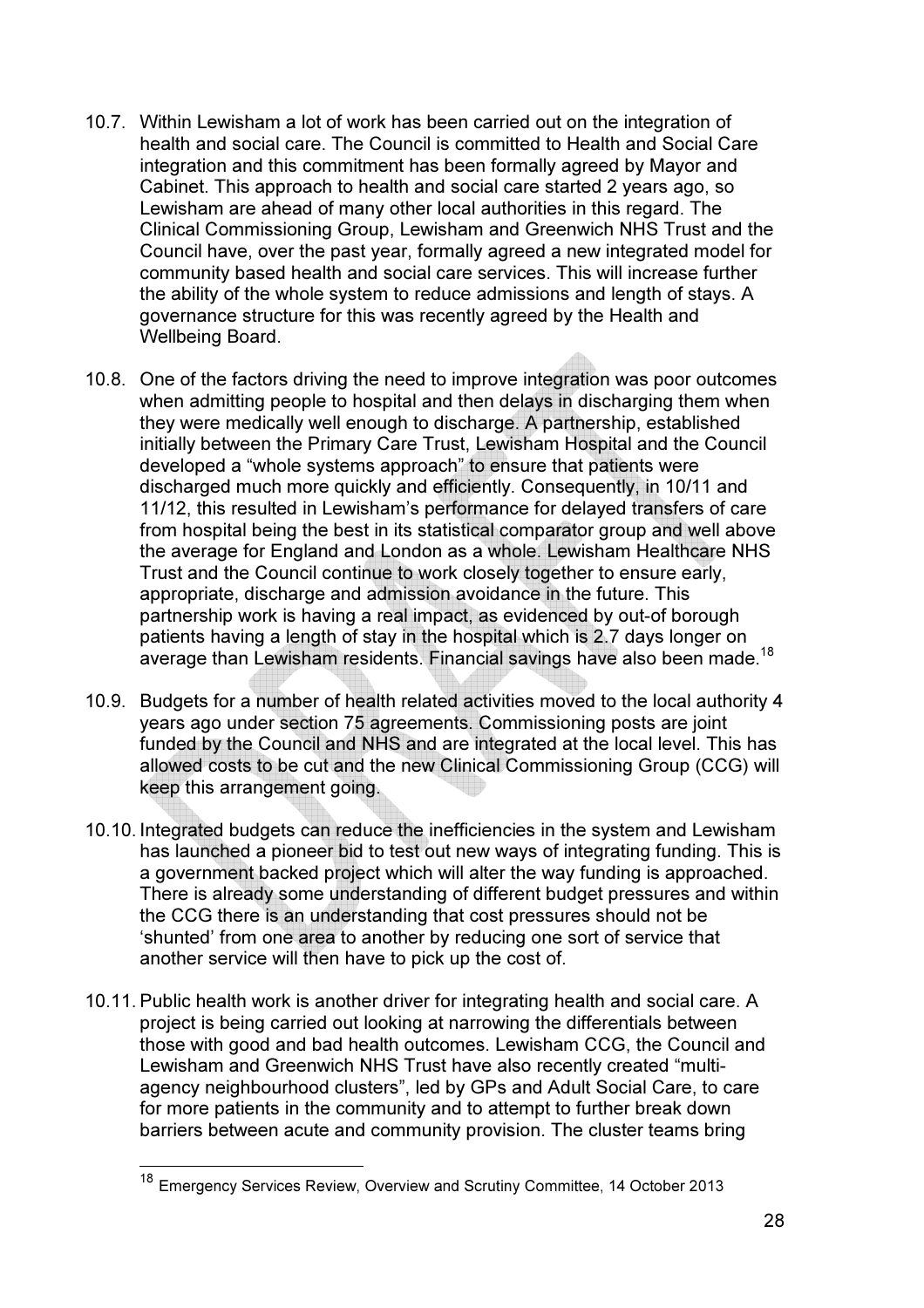together social work staff, occupational therapists, physiotherapists, district nurses, community matrons and GP practice staff.

- 10.12. A major part of the criticism from Lewisham Council of the Trust Special Administrator's draft report on the reconfiguration of South East London healthcare services was that it failed to take into account the range of effective arrangements already in place locally in Lewisham which have been developed to improve outcomes and experiences for residents. In particular, the response highlighted that the Trust Special Administrator seemed unaware of the successful integration between the hospital and the Council's Adult Social Care and Children's services. The narrow focus on improving economies of scale threatened to dismantle many of these arrangements with no regard to their achievements, the economies they deliver and the extent to which they represent a better model for meeting local people's health and care outcomes.<sup>19</sup>
- 10.13. It has also been helpful for Lewisham Council to work primarily with Lewisham Hospital rather than an array of different hospitals in South and South East London. Officers identified this as an issue for people in London, which has a transient population and requires information to be shared quickly. While this can be done locally where relationships and integration exists it can be problematic on a wider scale and there are difficulties in sharing information across hospitals and with council based social care teams due to the incompatibility of IT systems.
- 10.14. While progress has been made, creating a more integrated service with health has been a challenge, partly because health services have recently been reorganised. Budgets are also managed differently in health, where the driver for spending is the acute sector. Income for the acute sector are related to what treatments people have, which can act as a perverse financial incentive where more treatments can bring in more income.
- 10.15. The work carried out so far has shown that there can be an impact in terms of positive outcomes for people as well as saving money. Inefficiencies such as duplication are still present in the current system and by targeting these further money can be saved with minimal impact on the level of service provision. In addition patients and service users seem to prefer this approach, with less need for them to deal with many different departments and organisations.

<sup>&</sup>lt;sup>19</sup> Lewisham Council's response to the TSA proposals, December 2012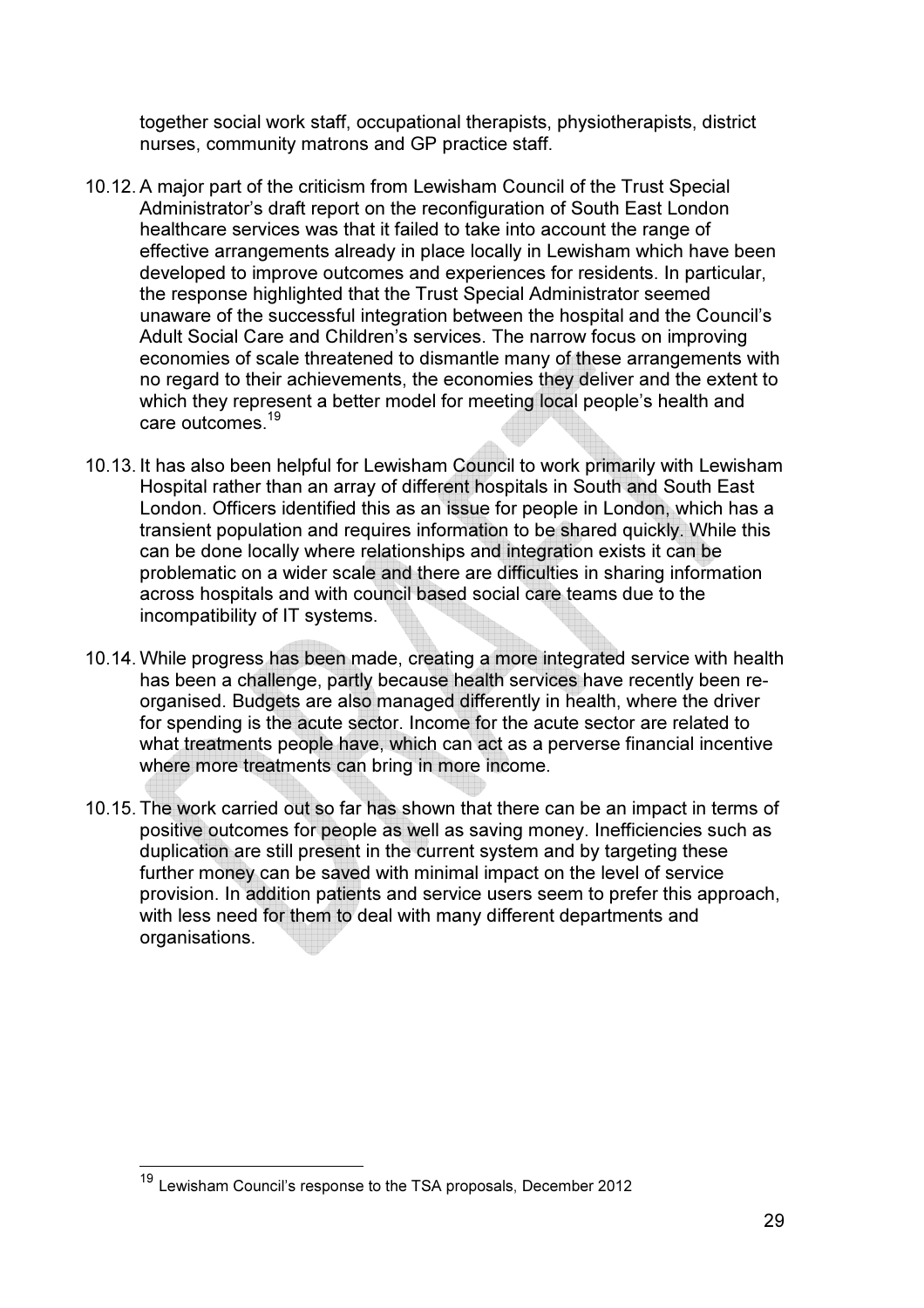## 11. Contracts and procurement

- 11.1. Lewisham Council engages in a number of contracts to provide services for those in need of ASC. All commissioned services are routinely monitored for contract compliance and acceptable performance and quality. This is to ensure that the services commissioned are delivered by providers in line with the contract and specification and that they are providing care of the highest quality, adhering to the principles of best value.
- 11.2. The procurement process is designed to choose the service provider who will provide the service to the required standard identified in the service specification and at the optimum cost, thus representing the best value for money. This is achieved by evaluating the tender submissions on a balance of "Quality" and "Cost". The "Quality" aspects relate to how the service will operate and potential providers are asked to respond to specific questions (known as method statements) and are based on the Care Quality Commission's Guidance.
- 11.3. The Public Accounts Select Committee carried out a review in 2012/13 looking at contract management, which found that good contract management can effectively manage risk, that potential additional value can be obtained from effective contract management and that the foundations for good contract management are laid in the stages before the contract awarded. Lewisham has also moved towards a balance between cost and performance. As part of the review the Committee examined a case study residential and nursing contracts.<sup>20</sup>
- 11.4. Commissioned services for adult social care (with total contract values for  $2012/13$ ) include: $^{21}$ 
	- Nursing and residential care (£37,100,000)
	- Domiciliary Care (£13,838,188)
	- Day care (£1,696,357)
	- Public funeral (£58,069, approx. £43,000 reclaimed from deceased client's estate)
	- Welfare meals (£775,624)

- Community Equipment (£536,037)
- Direct Payments Support (£395,633)
- Independent Mental Capacity Advocacy (£14,250)
- 11.5. In addition, contracts are in place for a carer support service (£434,717) and a laundry service (£85,000).

<sup>&</sup>lt;sup>20</sup> Managing Contracts Review, Public Accounts Select Committee, 26 March 2013

<sup>21</sup> Funding and Financial Management of Adult Social Care Review: Second Evidence Session Report, Public Accounts Select Committee, 25 September 2013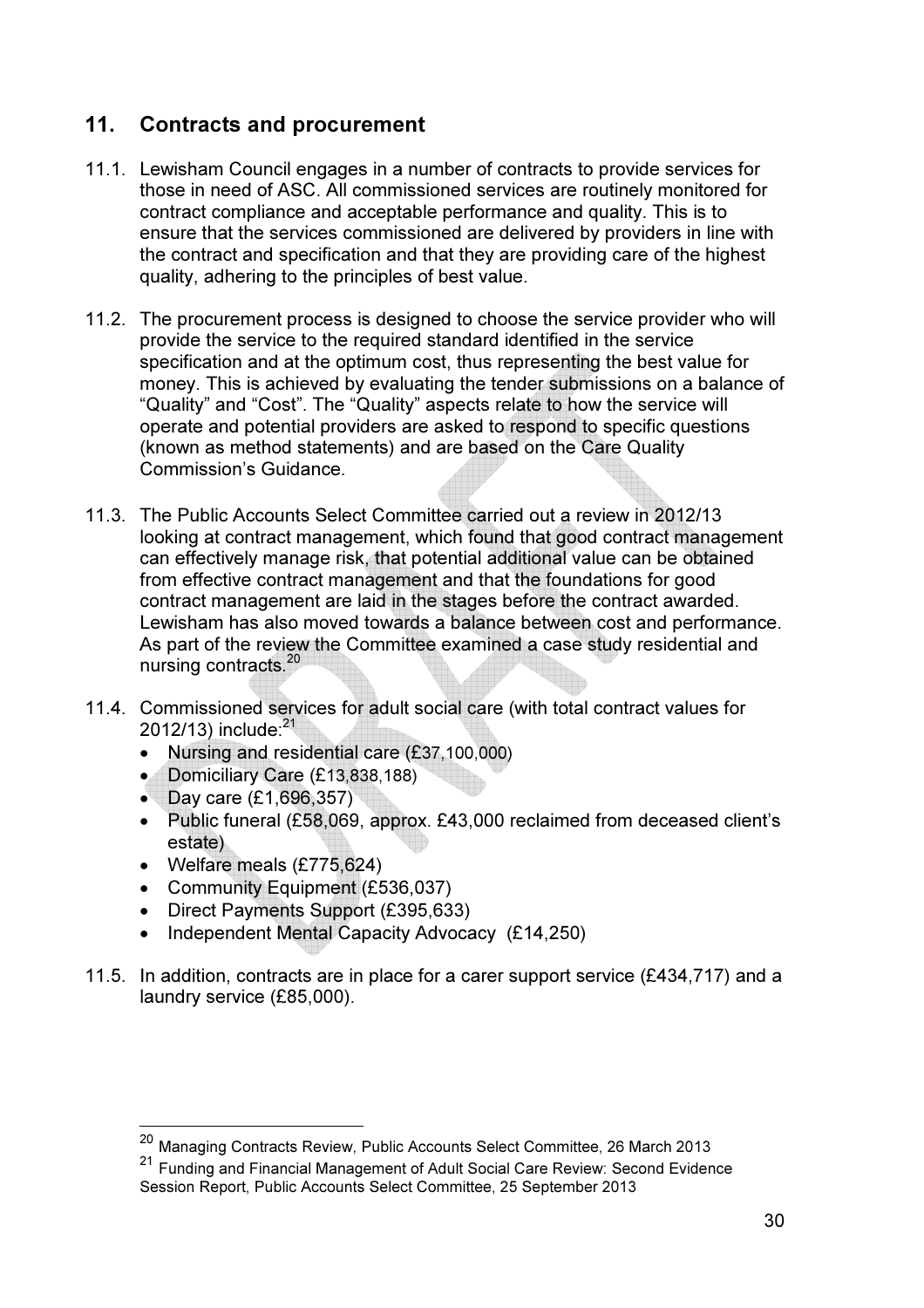#### Contracts held by ASC

- 11.6. The Council currently commissions residential and nursing places for older and younger adult Lewisham residents through a mixture of block and spot contractual arrangements. These placements are made within the borough and outside of borough from approximately 125 care homes providers.
- 11.7. Historically residential and nursing care homes were provided directly by the local authority, however over the years provision has been taken up by the private, voluntary and independent sector. This has resulted in savings and although costs can fluctuate due to the market, the Executive Director for Community Services is of the opinion that bringing it back in-house would not be any cheaper.
- 11.8. There are not a large number of residential home providers in the borough, and Lewisham will use a large number of them provided that officers are satisfied that the level of quality can be assured. The current economic crisis as well as pressures from increased self-funding has had a negative impact on care homes business, which has seen large national organisations such as Southern Cross Healthcare closing their care homes and the loss of a significant number of care beds. Locally, two Southern cross homes closed in 2011and 2012 and officers within the Council are monitoring the market on a regular basis. People have a right to specify the home they want to be placed in, so many people will be placed out of the borough to be nearer to family.
- 11.9. New entrants could enter the residential home market and gain a contract with Lewisham provided they were registered with the care Quality Commission and were registered to provide. However providing a nursing home is not an attractive incentive to developers as more money can be made from developing sites for residential use in London than can be made from providing a residential or nursing home. Because of this there has been a decline in providers across London.
- 11.10. Day care and very sheltered housing services are commissioned from two Housing Corporation registered providers and these services are being reviewed. Providing extra care housing and sheltered housing could reduce medium-term costs although there little current provision in the borough. Some funding to develop extra care provision and work is being carried out to analyse what is needed to achieve this, including whether changes to housing funding for local authorities which allows more external borrowing could allow for extra care housing.
- 11.11. A tri borough contracting arrangement for the provision of a hot meals service in the borough has awarded to Apetito in May 2013. The meals service for adults supports vulnerable and older people who require a hot meal to be made for them and delivered to their home and the service operates 365 days per year. The joint procurement approach was taken due to the declining numbers of meals required. Therefore, the cost per meal to the three boroughs rose significantly during the current contract period. The costs per meal under the new contract are lower than those in the existing contract and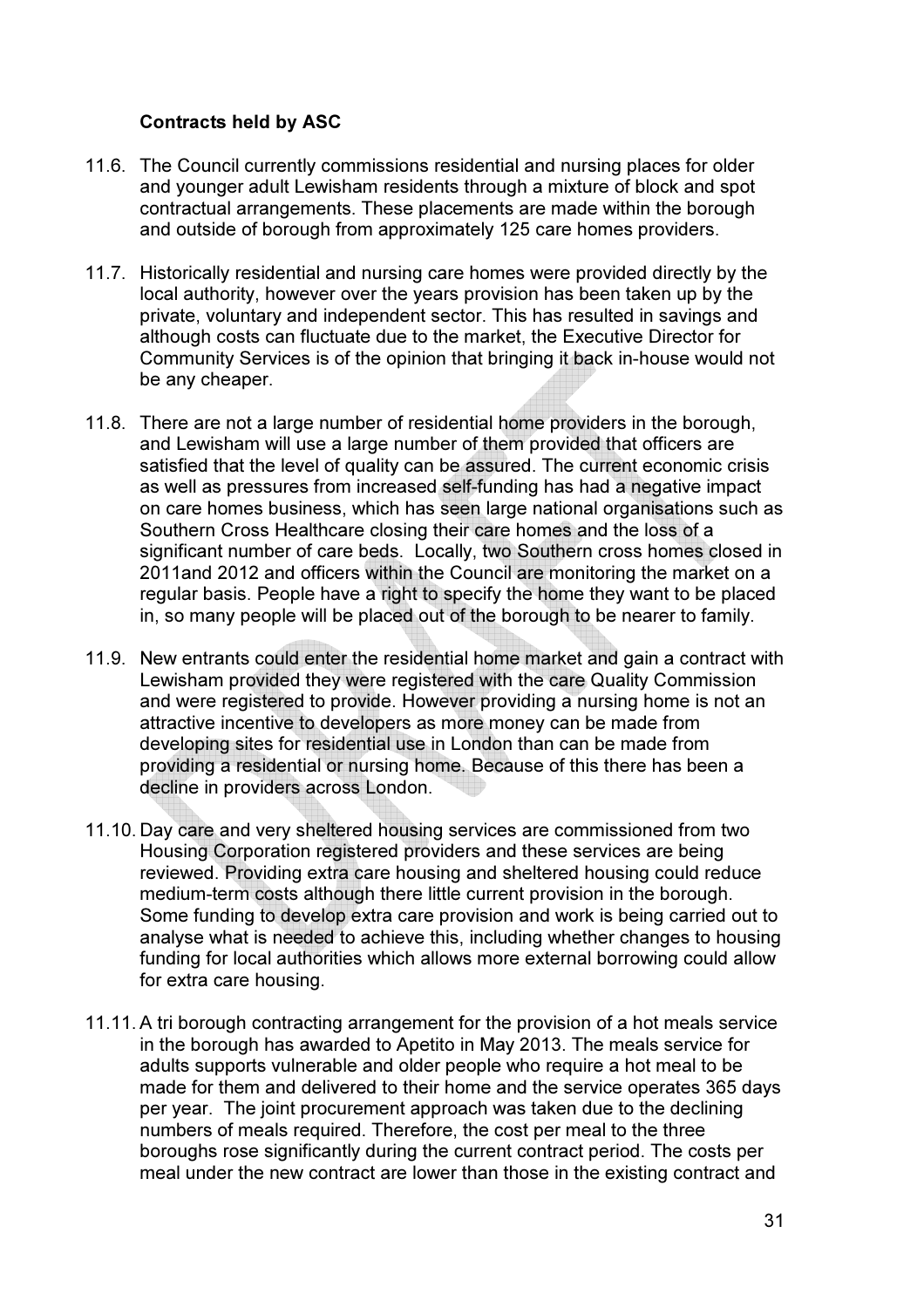a saving has been taken in the 2013/14 budget to reflect this. The Public Accounts Select Committee has previously scrutinised aspects of this contract as part of a scrutiny of cross-borough working. $^{22}$ 

- 11.12. Residential and nursing care services for mental health patients in Lewisham falls within the remit of the contract with South London & Maudsley (SLaM) NHS Foundation trust. SLaM is the main provider of mental health services in the Borough and has retained delegated responsibility for all placements, as well as the performance management of the care homes. The individual contracts with each of the services is managed and held by SLaM, with a differing number of patients in each home. The total spend on residential services for mental health patients in 2012/13 was £3,293,437, with nursing placements accounting for an additional £267,369.<sup>23</sup>
- 11.13. The current arrangement in place for the provision of domiciliary care in Lewisham is a Framework Agreement, which has seventeen providers available to meet assessed needs. The contract for this Framework is due to end in 2014. By moving towards a more outcome based approach and increasing the use of personal budgets so service users can directly purchase the care services they need, domiciliary care will look to achieve a decrease in the number of service users admitted to long term care homes and a decrease in the size of the care packages over time.
- 11.14. As part of supporting personalisation, work is also underway with the voluntary sector organisations to deliver improved access to employing Personal Assistants, as well as making use of pooled personal budgets. The Council has also recently awarded a contract to a company who specialise in developing local peer support brokerage.
- 11.15. This will focus initially on Learning Disability Service Users in order to establish a support plan that is personalised and based on outcomes. This will encourage people to commission services and activities jointly. The local learning disability market is well developed to meet this challenge, and has been looking to focus on employment and skills development related activities.

## Types of contract used

 $\overline{a}$ 

11.16. Contracts have been changed so that block purchasing has been phased out where possible and spot purchasing has been brought in. This offers flexible, shorter term contracts. Block contracts are only used where there is a scarcity of residential and nursing beds and the Council has to ensure that there is sufficient provision to meet the needs of those who require these services. Spot contracts are used for the majority of care home placements to secure individual placements on a case by case basis. Commissioners utilise a

<sup>&</sup>lt;sup>22</sup> Cross Borough Working Case Study - Joint Welfare Meals Catering Service between Lewisham, Southwark and Lambeth, Public Accounts Select Committee, 13 June 2013 23 Funding and Financial Management of Adult Social Care Review: First Evidence Session Report, Public Accounts Select Committee, 17 July 2013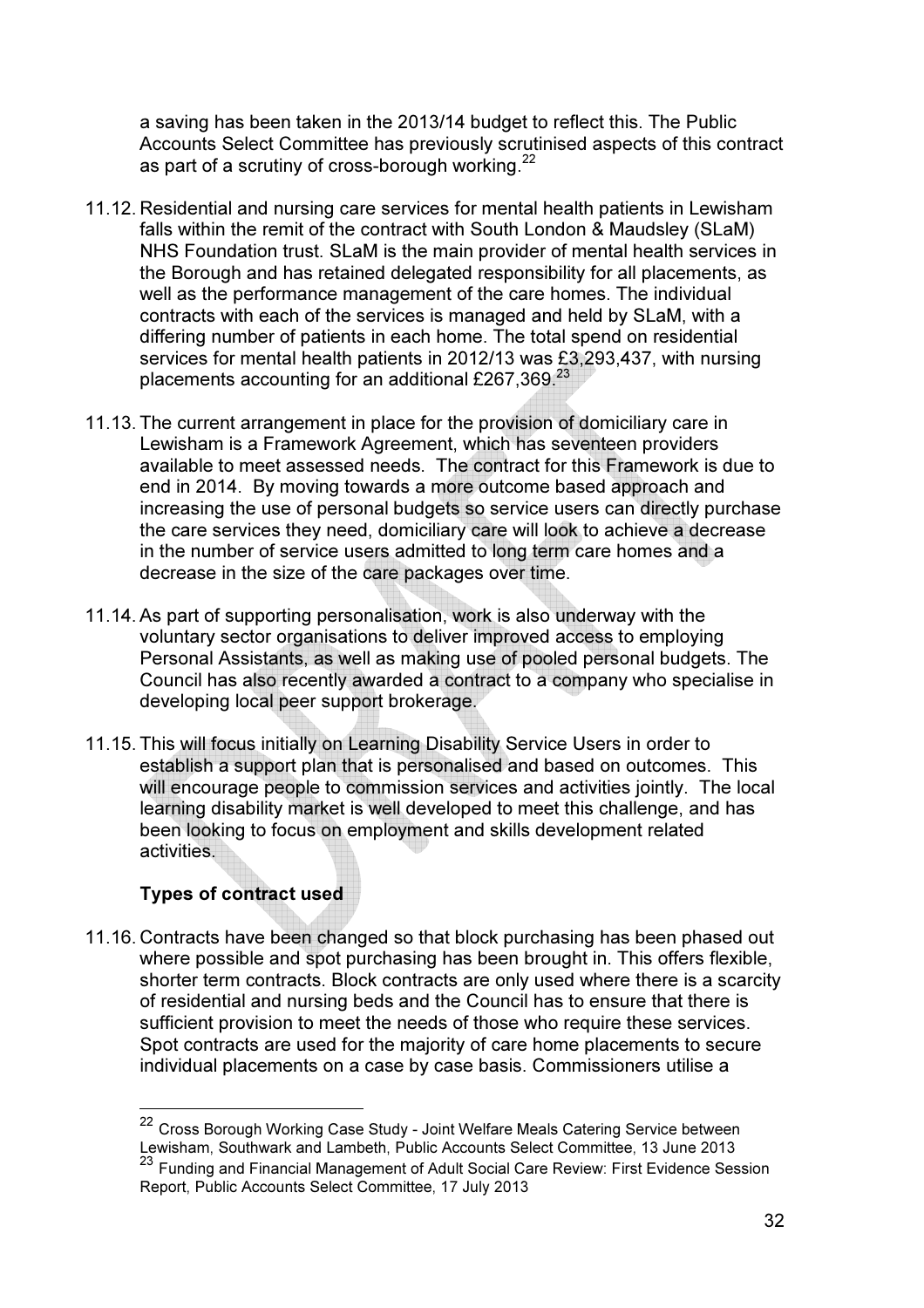number of negotiation tools to achieve a fair placement fee, including benchmarking other local authorities, the Care Funding Calculator and historical intelligence.

- 11.17. Lewisham's future commissioning intention is to design and procure services so they deliver an outcome based response for service users. For example, older people in particular may not want the same pattern of care, day in day out, as specified in a conventional care plan. Negotiating the detail of the support plan directly with the provider has proven to be successful in other local authorities who have piloted this approach. Lewisham is therefore negotiating with framework providers to work in this way and embed this offer. The framework agreement will be redeveloped in 2014 when all providers will be required to work to personalised outcomes and will still have the requirement to pay the London Living Wage.
- 11.18. The ability to push down contract costs can depend on the contract. For example, if there are a small number of providers and small numbers of people receiving the service, such as with welfare catering, it can be difficult. There are also difficulties in a large number of authorities in London buying services in one contract from a single supplier as this could generate a monopoly provider and result in increased prices.
- 11.19. All commissioned services are routinely monitored for contract compliance and acceptable performance and quality. Contract monitoring officers are responsible for carrying out this area of work and these interventions and activity are designed to ensure that Lewisham's residents receive high quality and cost effective care and that when this is not the case, remedial steps are taken.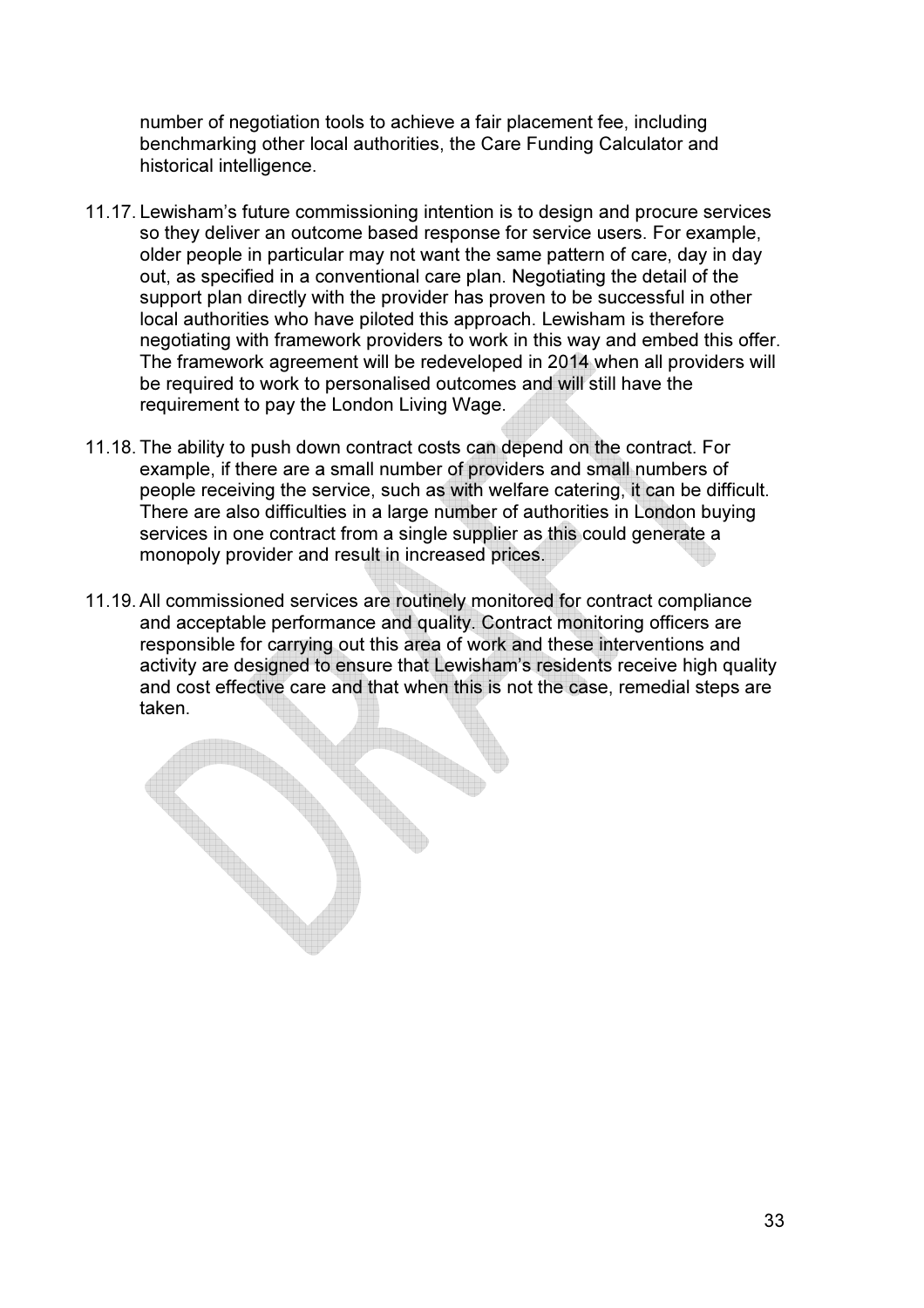## 12. Alternative delivery models

- 12.1. Nationally, consideration is also being given to different delivery models such as social enterprises and commercial trading companies that provide preventative and early intervention services to support people to live at home, whilst giving alternative and cost effective choices.
- 12.2. The use of new service delivery models can allow local authorities to benefit from reduced costs while allowing a certain level of control over the provision of services and retention of highly qualified and skilled members of the workforce. New service delivery models would not necessarily conflict with the wider move towards greater personalisation and an increase in the number of service users with personal budgets, as new service delivery models can also be used to manage the personalisation agenda reducing the local authority's costs.
- 12.3. A Local Authority Trading Company can maintain a link to the local authority influence and brand and offer reduced staffing and corporate costs. It also has ability to trade with all sectors of the market creating the potential to generate future capital receipts. This approach allows the local area to retain capability and capacity and to provide a strategic response to emerging trends and challenges.
- 12.4. Outsourcing a service is not a new approach and has been approached across the public sector for a number of years. This allows provision to be commercially independent, with the service delivery risk transferred to a third party. There can be low costs of implementation as the cost of transfer can be borne by provider and when underpinned by robust and effect contract management can achieve sustainable quality and performance improvements.
- 12.5. Social enterprise or public service mutuals are another approach and opens up the accessibility of alternative funding streams. It provides flexibility to meet the needs of clients as front line staff have more influence on the service delivered and profits can be reinvested. There is also a risk transfer to a third party, commercial independence and involves stakeholders and service users in development.
- 12.6. Shared services and joint ventures provide continued access to council staff and expertise as well as certainty about service costs. Experience and expertise can be shared among partners and the standardisation of processes enabling more effective use of resources.
- 12.7. The Committee received evidence from a case study regarding Croydon Council and the creation of their Local Authority Trading Company (LATC), Croydon Care Solutions. As a response to pace and direction of change required through the policy of personalisation and the impact of public expenditure reductions, Croydon Council decided to form an LATC to deliver the following services: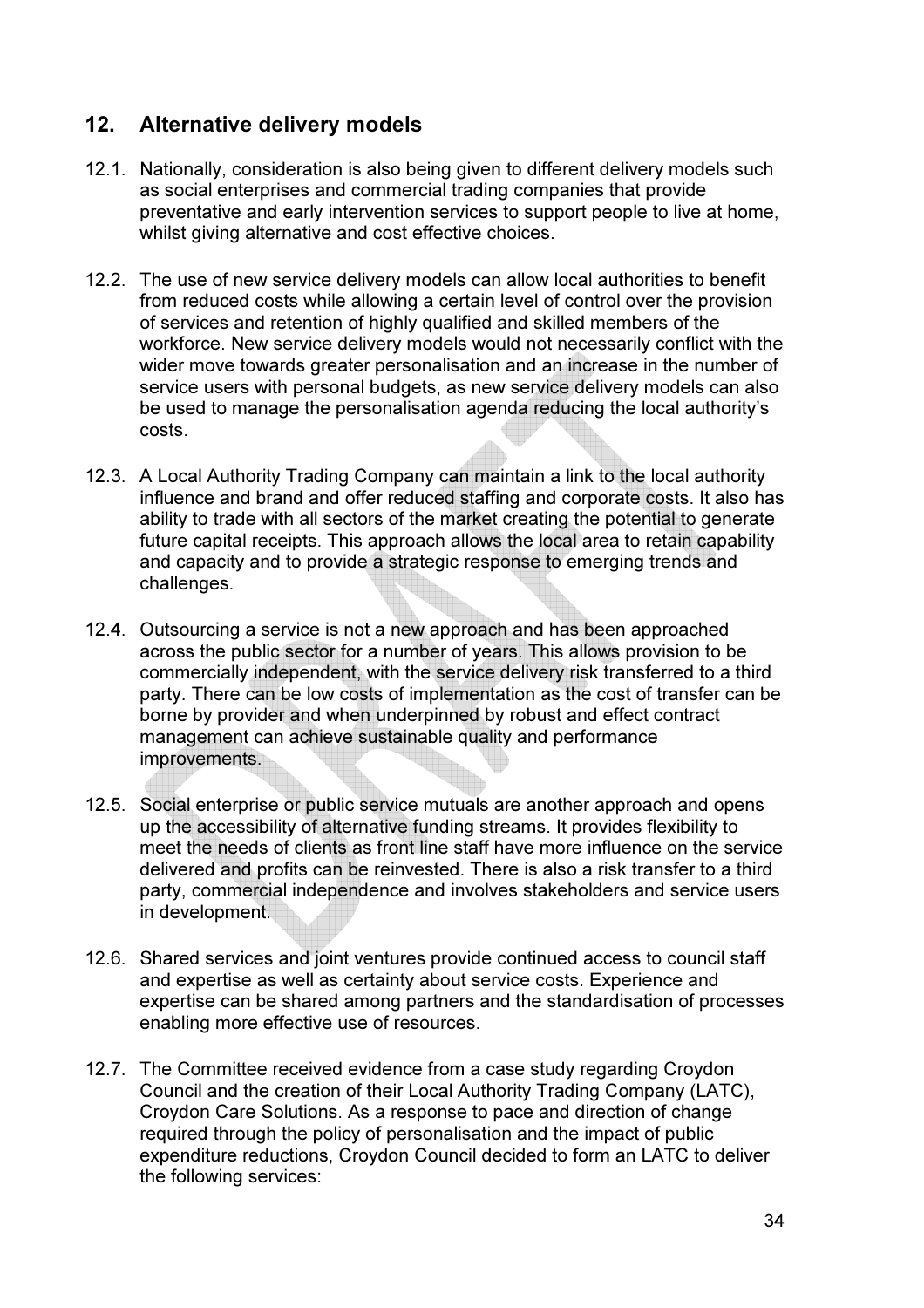- Day Opportunities –Support for vulnerable people
- Resources Bases –Community support for adults with learning disabilities
- Equipment Service for independent living and mobility
- Employment Support Service Supporting vulnerable people into work
- Partnership Services for Local Authorities
- 12.8. There were a number of reasons for choosing an L:ATC approach, including:
	- A Company would be able to use the reputation and brand of Croydon Council. The services recommended for transfer into the LATC already deliver high quality services and are highly valued by the people who use them.
	- An LATC provides the ability to trade whilst remaining owned by the Council. It would deliver greater transparency regarding the discharge and accomplishment of statutory duties and would ensure essential services can always be accessed, particularly for people with the most complex needs where there might be a lack of market responsiveness.
	- It allows the opportunity to test the commercial value of services
	- Croydon Council would continue to have an influence on the use of surpluses and future strategic direction of the Company in the short to medium term;
	- The Company could be used as a vehicle for the externalisation of other Local Authority services in the future, within Adult Social Care and Housing
	- The Company would only require limited start up capital which could be provided by Croydon Council on a commercial basis;
	- There would be no requirement to tender services in the first instance and future options for the Company would remain open
	- It addresses the aspiration for Croydon Council to be a commissioning led organisation that is able to plan strategically and influence the market whilst enabling service users and customers to access the best quality services to meet their needs.
	- It generates significant savings for the Council in the medium term, reduces the Council staffing establishment and corporate overheads.
- 12.9. The outcome of this is that Croydon is delivering its services with the same budget allocation as six years ago, which is a reduction in real terms. Efficiency savings of £27.235m (from April 2006 to September 2013) have been delivered. The service eligibility threshold has been kept at substantial with funded voluntary organisations supporting people at and below this threshold. $^{24}$

 $^{24}$  Update on the Local Authority Trading Company – Report to Adult Social Services Review Panel 24th April 2013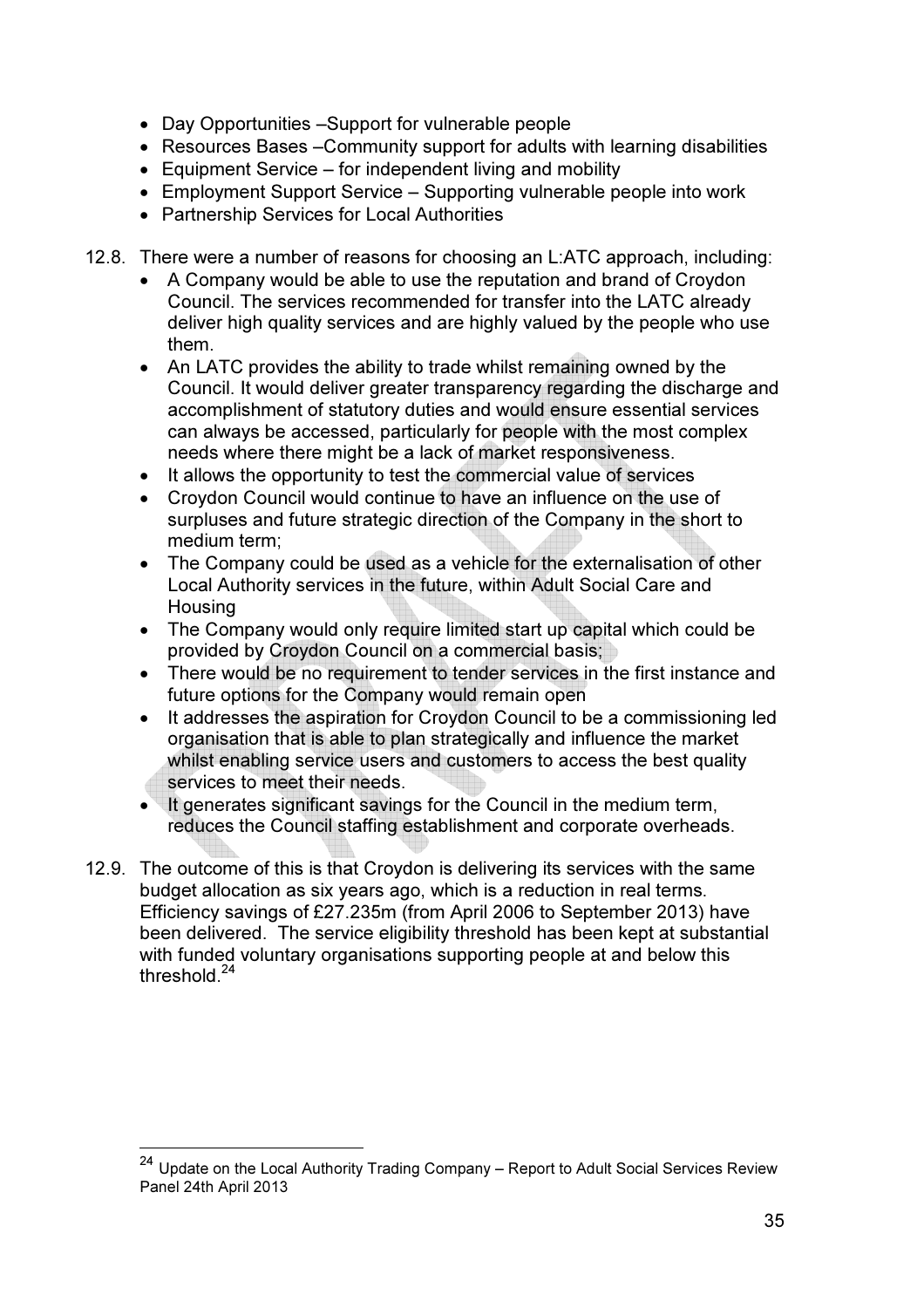## 13. Sources

#### Public Accounts Select Committee Meetings

Review of Community Services, Public Accounts Select Committee http://www.lewisham.gov.uk/mayorandcouncil/overviewscrutiny/Documents/R eviewofCommunityServicesAreportbythePublicAccountsSelectCommitteeJun e2 007.pdf

Managing Contracts Review, Public Accounts Select Committee, 26 March 2013

http://councilmeetings.lewisham.gov.uk/documents/s22615/Appendix%20A% 20-%20ManagingContractsReviewFinalReport.pdf

Cross Borough Working Case Study - Joint Welfare Meals Catering Service between Lewisham, Southwark and Lambeth, Public Accounts Select Committee, 13 June 2013

http://councilmeetings.lewisham.gov.uk/documents/s23002/03Appendix4Joint WelfareMealsCateringService13062013.pdf

Funding and financial management of Adult Social Care review: Scoping paper, Public Accounts Select Committee, 13 June 2013 http://councilmeetings.lewisham.gov.uk/documents/s22837/06AppendixDFun dingAndFinancialManagementofASCScopingReport13062013.pdf

Funding and Financial Management of Adult Social Care Review: First Evidence Session Report, Public Accounts Select Committee, 17 July 2013 http://councilmeetings.lewisham.gov.uk/ieListDocuments.aspx?CId=123&MId =2869&Ver=4

Revenue and Capital Budget Monitoring Report, Public Accounts Select Committee, 17 July 2013

http://councilmeetings.lewisham.gov.uk/documents/s23715/04RevenueAndCa pitalMonitoring17072013.pdf

Minutes of the 17 July 2013 Public Accounts Select Committee Meeting http://councilmeetings.lewisham.gov.uk/documents/s24685/01PACMinutes17 0713.pdf

Funding and Financial Management of Adult Social Care Review: Second Evidence Session Report, Public Accounts Select Committee, 25 September 2013

http://councilmeetings.lewisham.gov.uk/ieListDocuments.aspx?CId=123&MId =2870&Ver=4

Minutes of the 25 September 2013 Public Accounts Select Committee Meeting TBP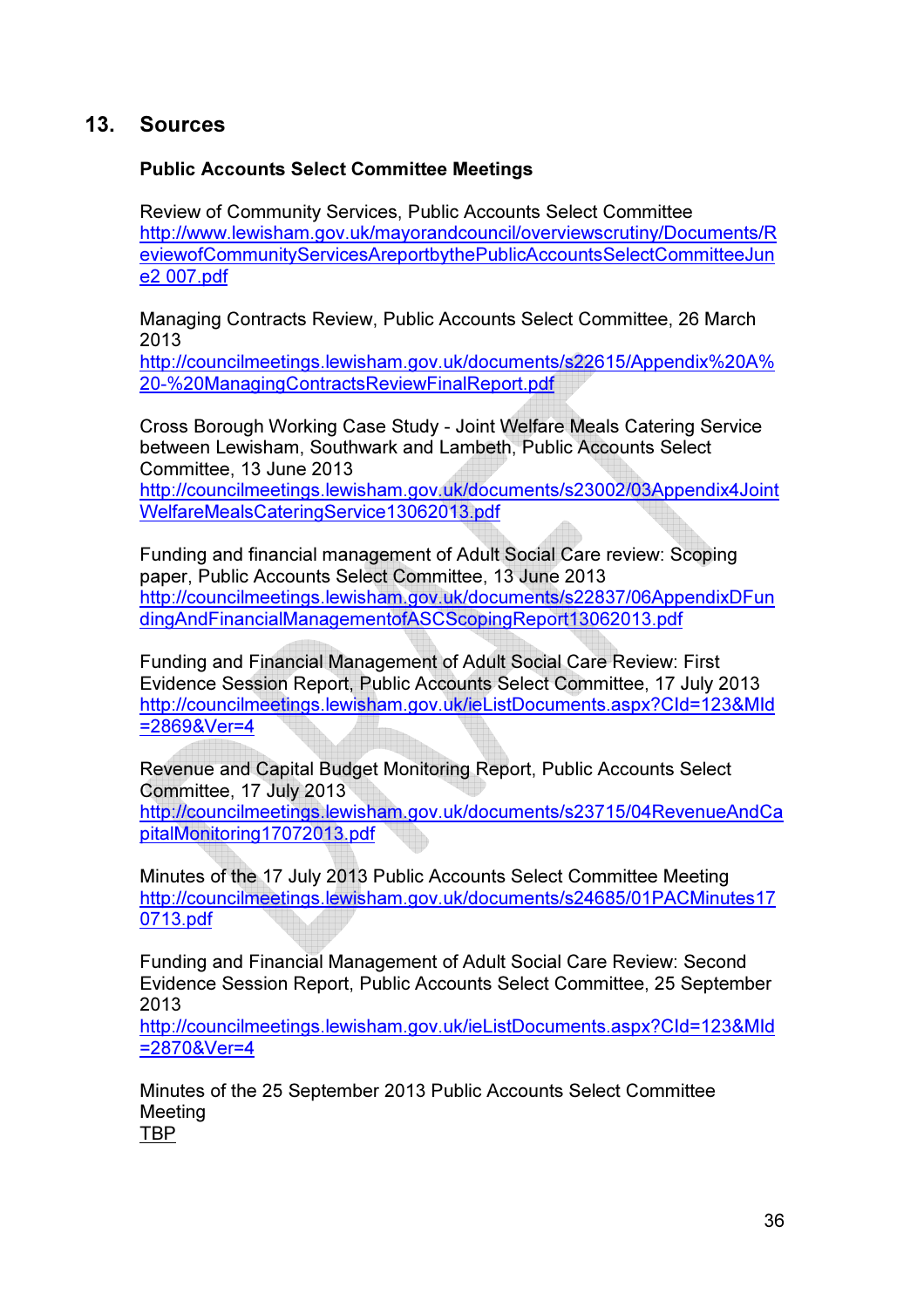#### Other outside sources

'Social Care in London and England – Expenditure and needs' by LG Futures for London Councils

http://www.londoncouncils.gov.uk/policylobbying/healthadultservices/publicati ons/socialcareepxpenditureneeds.htm

'A case for sustainable funding for adult social care' London Councils, Ernst & Young

http://www.londoncouncils.gov.uk/policylobbying/healthadultservices/socialcar e/fundingadultcare.htm

Lewisham Council's response to the TSA proposals, December 2012 http://councilmeetings.lewisham.gov.uk/documents/s19348/Appendix%20A% 20-%20Council%20response%20to%20the%20TSA.pdf

Emergency Services Review, Overview and Scrutiny Committee, 14 October 2013

http://councilmeetings.lewisham.gov.uk/documents/s25005/04%20Emergency %20Services%20Review%20DRAFT%2014%2010%202013.pdf

Personalisation/ Consultation Briefing, Healthier Communities Select Committee, 30 May 2012 http://councilmeetings.lewisham.gov.uk/documents/s12532/04%20Personalis ation%20Consultation.pdf

The Care Bill: factsheets, Department of Health https://www.gov.uk/government/publications/the-care-bill-factsheets

Wiltshire Council Help to Live at Home Service – An Outcome-Based Approach to Social Care, Professor John Bolton, Institute of Public Care, April 2012

http://ipc.brookes.ac.uk/publications/index.php?absid=691

Step Change Croydon - Social Care: Proposals for the establishment of a Local Authority Trading Company – Report to Croydon Council Cabinet Meeting, 12 July 2010

http://www.croydon.gov.uk/contents/documents/meetings/546596/910708/201 0-07-12/cab20100712stepchangetradingcompany.pdf

Croydon Health & Adult Social Care Cabinet Member's Bulletin - November 2012

http://www.croydon.gov.uk/contents/departments/democracy/pdf/714464/1150 934/November\_2012/healthadultnov12.pdf

Update on the Local Authority Trading Company – Report to Adult Social Services Review Panel 24th April 2013 https://secure.croydon.gov.uk/akscroydon/images/att1984.pdf